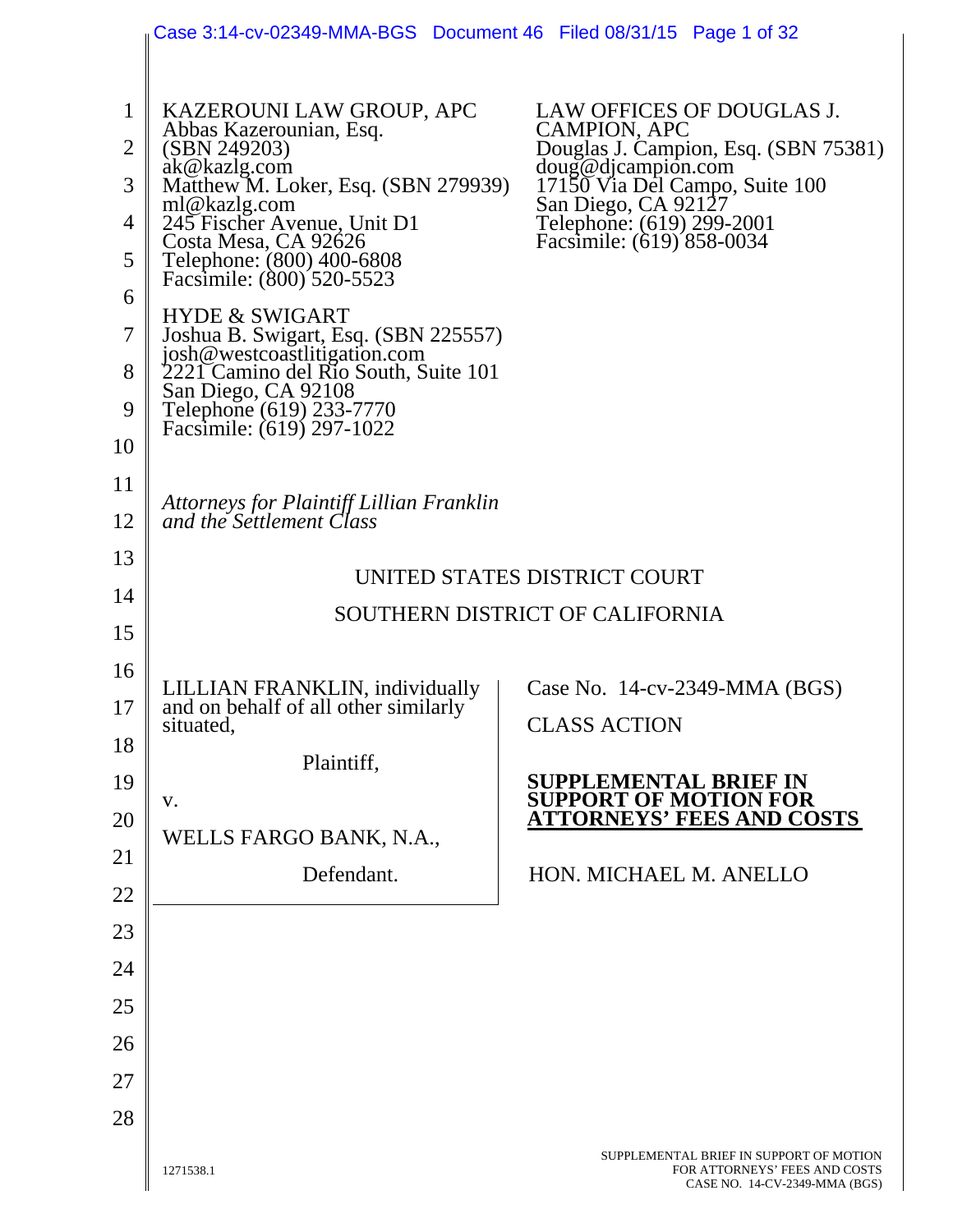|                |                | Case 3:14-cv-02349-MMA-BGS Document 46 Filed 08/31/15 Page 2 of 32                                                 |      |
|----------------|----------------|--------------------------------------------------------------------------------------------------------------------|------|
|                |                |                                                                                                                    |      |
| 1              |                | <b>TABLE OF CONTENTS</b>                                                                                           |      |
| $\overline{2}$ |                |                                                                                                                    | Page |
| 3              | $\mathbf{I}$ . |                                                                                                                    |      |
| $\overline{4}$ | $\Pi$ .        |                                                                                                                    |      |
| 5              |                | Plaintiff's Counsel Prosecuted Successive Lawsuits on<br>A.                                                        |      |
| 6              |                | 1.                                                                                                                 |      |
| 7              |                | 2.                                                                                                                 |      |
| 8              |                | 3.<br>4.                                                                                                           |      |
|                |                | 5 <sub>1</sub>                                                                                                     |      |
| 9              |                | <b>B.</b>                                                                                                          |      |
| 10             |                | The Claims Rate Here is Within the Average Rate for a<br>$C_{\cdot}$                                               |      |
| 11             | Ш.             | AN AWARD OF ATTORNEYS' FEES FOR WORK                                                                               |      |
| 12             |                | PERFORMED BY ATTORNEYS' OTHER THAN CLASS                                                                           |      |
| 13             | IV.            |                                                                                                                    |      |
| 14             |                |                                                                                                                    |      |
| 15<br>16       | V.             | <b>SHOULD THE COURT DECIDE TO CALCULATE</b>                                                                        |      |
| 17             |                | A MULTIPLIER SHOULD BE AWARDED IN THIS<br>A.<br>RISKY LITIGATION                                                   | 19   |
| 18             |                | <b>MULTIPLIERS OF MUCH MORE THAN 2.8 ARE</b><br><b>B.</b>                                                          |      |
| 19             |                |                                                                                                                    |      |
| 20             |                | DRAWBACKS OF UTILIZING THE LODESTAR<br>$\mathbf{C}$ .                                                              |      |
| 21             |                | D.                                                                                                                 |      |
| 22             |                | COUNSELS' REQUESTED HOURLY RATES ARE<br>E.                                                                         |      |
| 23             | VI.            |                                                                                                                    |      |
| 24             |                |                                                                                                                    |      |
| 25             |                |                                                                                                                    |      |
| 26             |                |                                                                                                                    |      |
|                |                |                                                                                                                    |      |
| 27             |                |                                                                                                                    |      |
| 28             |                |                                                                                                                    |      |
|                | 1271538.1      | SUPPLEMENTAL BRIEF IN SUPPORT OF MOTION<br>$-1-$<br>FOR ATTORNEYS' FEES AND COSTS<br>CASE NO. 14-CV-2349-MMA (BGS) |      |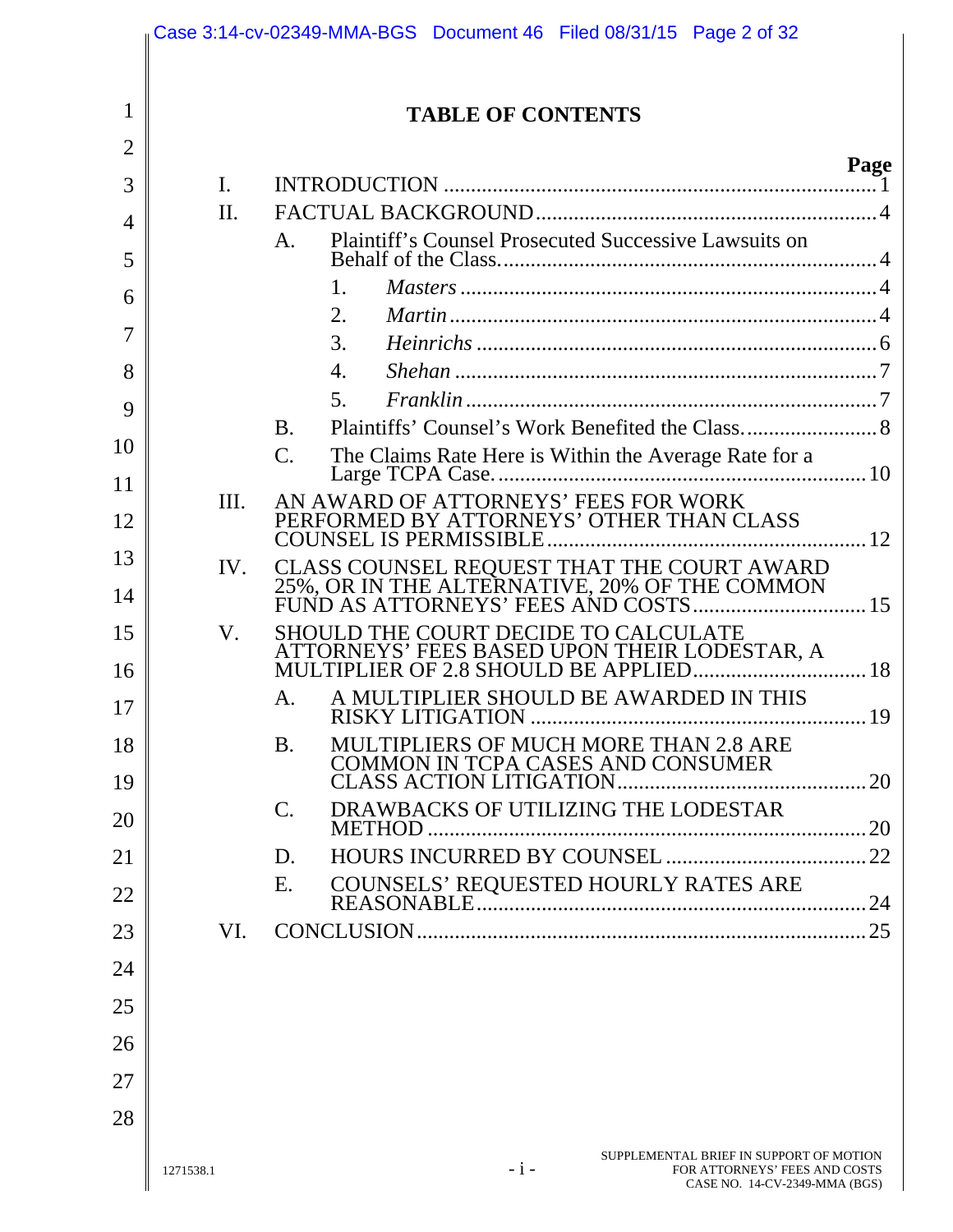|                | Case 3:14-cv-02349-MMA-BGS Document 46 Filed 08/31/15 Page 3 of 32                                                                |
|----------------|-----------------------------------------------------------------------------------------------------------------------------------|
| $\mathbf{1}$   | <b>TABLE OF AUTHORITIES</b>                                                                                                       |
| $\overline{2}$ |                                                                                                                                   |
| 3              | Page<br><b>CASES</b>                                                                                                              |
| 4              | Adams v. AllianceOne Receivables Management, Inc.,                                                                                |
| 5              | Arthur v. Sallie Mae, Inc.,                                                                                                       |
| 6<br>7         | Barbosa v. Cargill Meat Solutions Corp.,                                                                                          |
| 8              | Boeing Co. v. Van Gemert,                                                                                                         |
| 9              |                                                                                                                                   |
| 10             | Cayanan v. Citi Holdings, Inc.,                                                                                                   |
| 11             |                                                                                                                                   |
| 12             | Couser v. Comenity Bank,                                                                                                          |
| 13<br>14       |                                                                                                                                   |
| 15             | Ellison v. Steve Madden, Ltd.,                                                                                                    |
| 16             | Fernandez v. Victoria Secret Stores, LLC,                                                                                         |
| 17             |                                                                                                                                   |
| 18             | Fox v. Vice,                                                                                                                      |
| 19             |                                                                                                                                   |
| 20<br>21       | Franklin v. Wells Fargo Bank N.A.,                                                                                                |
| 22             | Fulford v. Logitech, Inc.,                                                                                                        |
| 23             | Glass v. UBS Fin. Servs.,                                                                                                         |
| 24             | Gonzalez v. Dynamic Recovery Solutions, LLC,                                                                                      |
| 25             | Gutierrez v. Barclays Group,                                                                                                      |
| 26<br>27       | Hanlon v. Chrysler Corp.,                                                                                                         |
| 28             |                                                                                                                                   |
|                | SUPPLEMENTAL BRIEF IN SUPPORT OF MOTION<br>$-ii -$<br>FOR ATTORNEYS' FEES AND COSTS<br>1271538.1<br>CASE NO. 14-CV-2349-MMA (BGS) |

 $\overline{\phantom{a}}$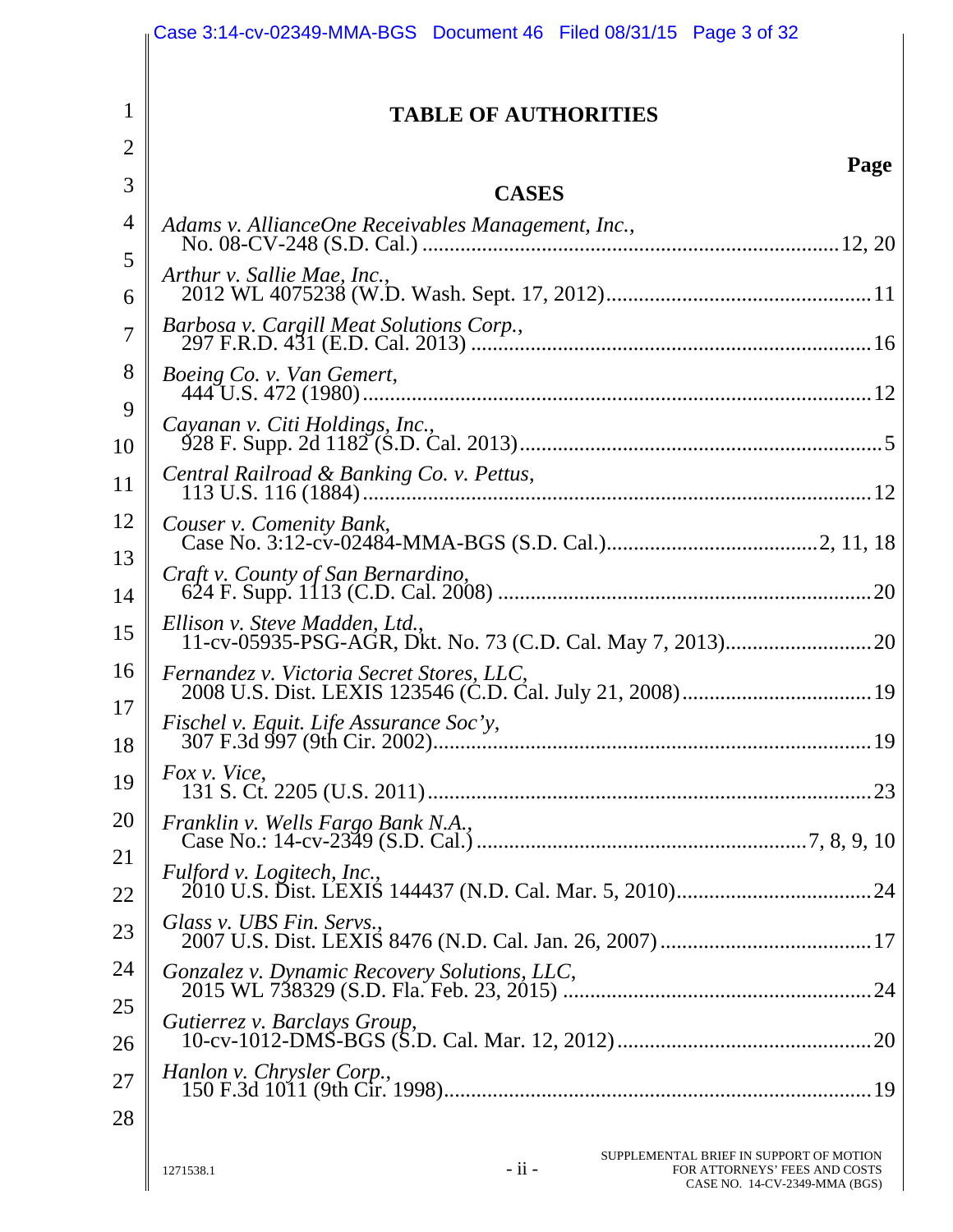|                | Case 3:14-cv-02349-MMA-BGS Document 46 Filed 08/31/15 Page 4 of 32                                                                |
|----------------|-----------------------------------------------------------------------------------------------------------------------------------|
|                |                                                                                                                                   |
| 1              | <b>TABLE OF AUTHORITIES</b>                                                                                                       |
| $\overline{2}$ | (continued)<br>Page                                                                                                               |
| 3<br>4         | Hartless v. Clorox Co.,<br>273 F.R.D. 630 (S.D. Cal. 2011),                                                                       |
| 5              | Heinrichs v. Wells Fargo Bank N.A.,                                                                                               |
| 6              |                                                                                                                                   |
| 7              | Holloway v. Best Buy Co., Inc.,                                                                                                   |
| 8              | Hooks v. Landmark Indus., Inc.,                                                                                                   |
| 9              | Hvorcik v. Sheahan,                                                                                                               |
| 10<br>11       | In re Activision Sec. Litig.,                                                                                                     |
| 12             |                                                                                                                                   |
| 13             | In re AXA Rosenberg Investor Litig.,                                                                                              |
| 14<br>15       |                                                                                                                                   |
| 16             | In re Cendant Corp. Sec. Litig.,                                                                                                  |
| 17             | In re Jiffy Lube International, Inc. Text Spam Litigation, 3:11-MD-2261-JM                                                        |
| 18             | In re Linerboard,                                                                                                                 |
| 19<br>20       | In re M.L. Stern Overtime Litig.,                                                                                                 |
| 21             | In re Quantum Health Resources, Inc.,                                                                                             |
| 22             | In re Quintus Sec. Litig.,                                                                                                        |
| 23<br>24       | In re Southwestern Milk Antitr. Litig.,                                                                                           |
| 25             | In re TFT-LCD (Flat Panel) Antitrust Litig.,                                                                                      |
| 26             | In re Toyota Motor Corp. Unintended Acceleration Mktg., Sales Practices, &                                                        |
| 27             | <i>Prods. Liab. Litig.,</i>                                                                                                       |
| 28             | In re Volkswagen & Audi Warranty Extension Litig.,                                                                                |
|                | SUPPLEMENTAL BRIEF IN SUPPORT OF MOTION<br>- iii -<br>FOR ATTORNEYS' FEES AND COSTS<br>1271538.1<br>CASE NO. 14-CV-2349-MMA (BGS) |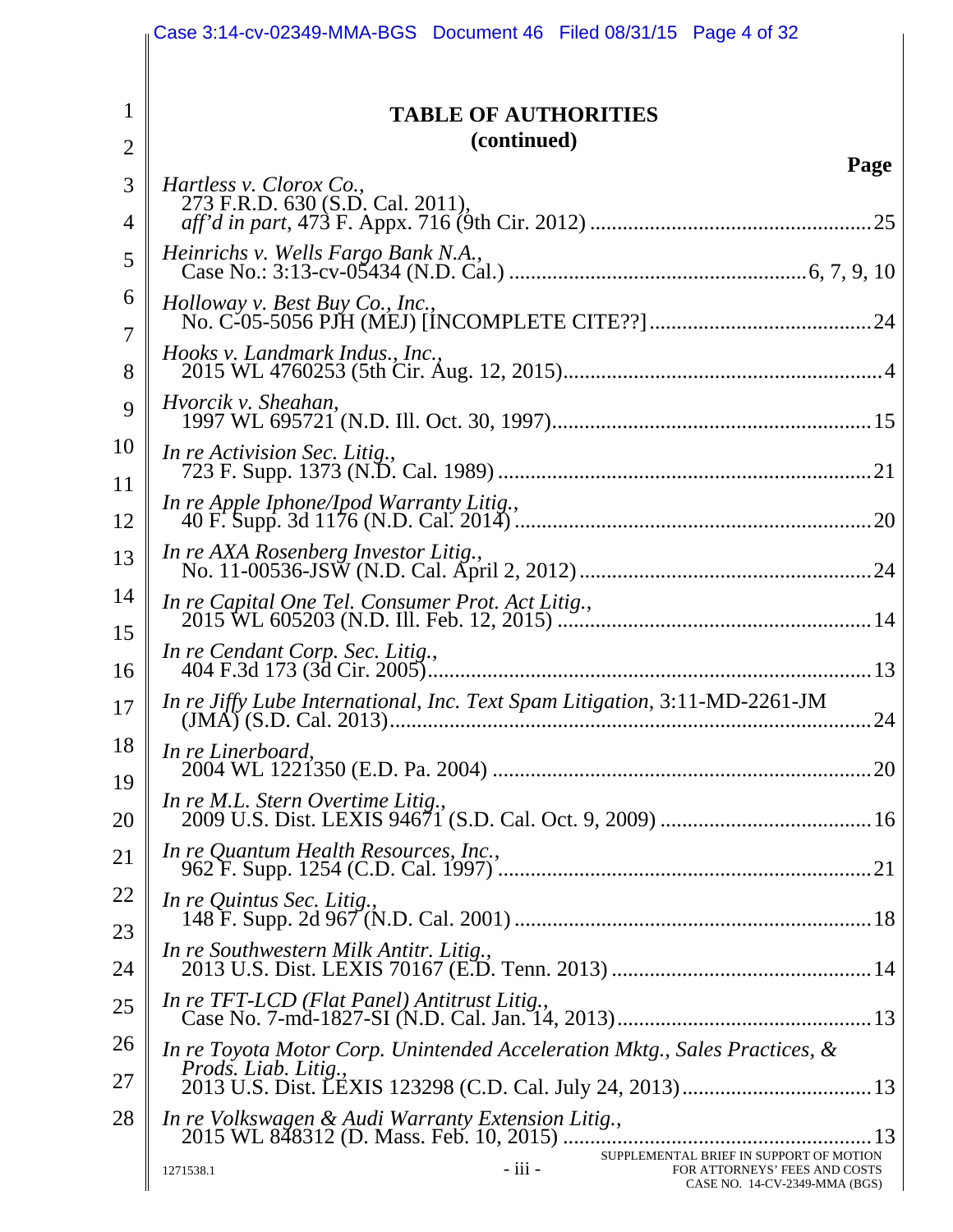|                | Case 3:14-cv-02349-MMA-BGS Document 46 Filed 08/31/15 Page 5 of 32                                                                |
|----------------|-----------------------------------------------------------------------------------------------------------------------------------|
|                |                                                                                                                                   |
| $\mathbf{1}$   | <b>TABLE OF AUTHORITIES</b>                                                                                                       |
| $\overline{2}$ | (continued)                                                                                                                       |
| 3              | Page<br>In re: Bextra & Celebrex Mktg. Sales Practices & Prod. Liab. Litig.,                                                      |
| 4<br>5         |                                                                                                                                   |
| 6              | Kazemi v. Payless ShoeSource, Inc.,                                                                                               |
| 7              | Kwan v. Clearwire Corp.,                                                                                                          |
| 8<br>9         | Lewis v. Starbucks Corp.,                                                                                                         |
| 10             |                                                                                                                                   |
| 11             | Lopez v. Youngblood,                                                                                                              |
| 12<br>13       | Loretz v. Regal Stone, Ltd.,                                                                                                      |
| 14             |                                                                                                                                   |
| 15             | Malta v. Wells Fargo Home Mortgage,                                                                                               |
| 16<br>17       | Martin v. Wells Fargo Bank, N.A.,                                                                                                 |
| 18             |                                                                                                                                   |
| 19             | Mills v. Electric Auto-Lite Co.,                                                                                                  |
| 20<br>21       | Mills v. HSBC Bank Nevada, N.A.,                                                                                                  |
| 22             | Nwabueze v. $AT&T$ Inc.,                                                                                                          |
| 23             | Rose v. Bank of America Corp.,                                                                                                    |
| 24<br>25       | Ross v. Trex Co., Inc.,                                                                                                           |
| 26             | Sarabri v. Weltman, Wienberg & Reis, Co., LPA, Case No. 3:10-cv-1777 AJB                                                          |
| 27             | Shames v. Hertz Corp.,                                                                                                            |
| 28             |                                                                                                                                   |
|                | SUPPLEMENTAL BRIEF IN SUPPORT OF MOTION<br>$-iv -$<br>FOR ATTORNEYS' FEES AND COSTS<br>1271538.1<br>CASE NO. 14-CV-2349-MMA (BGS) |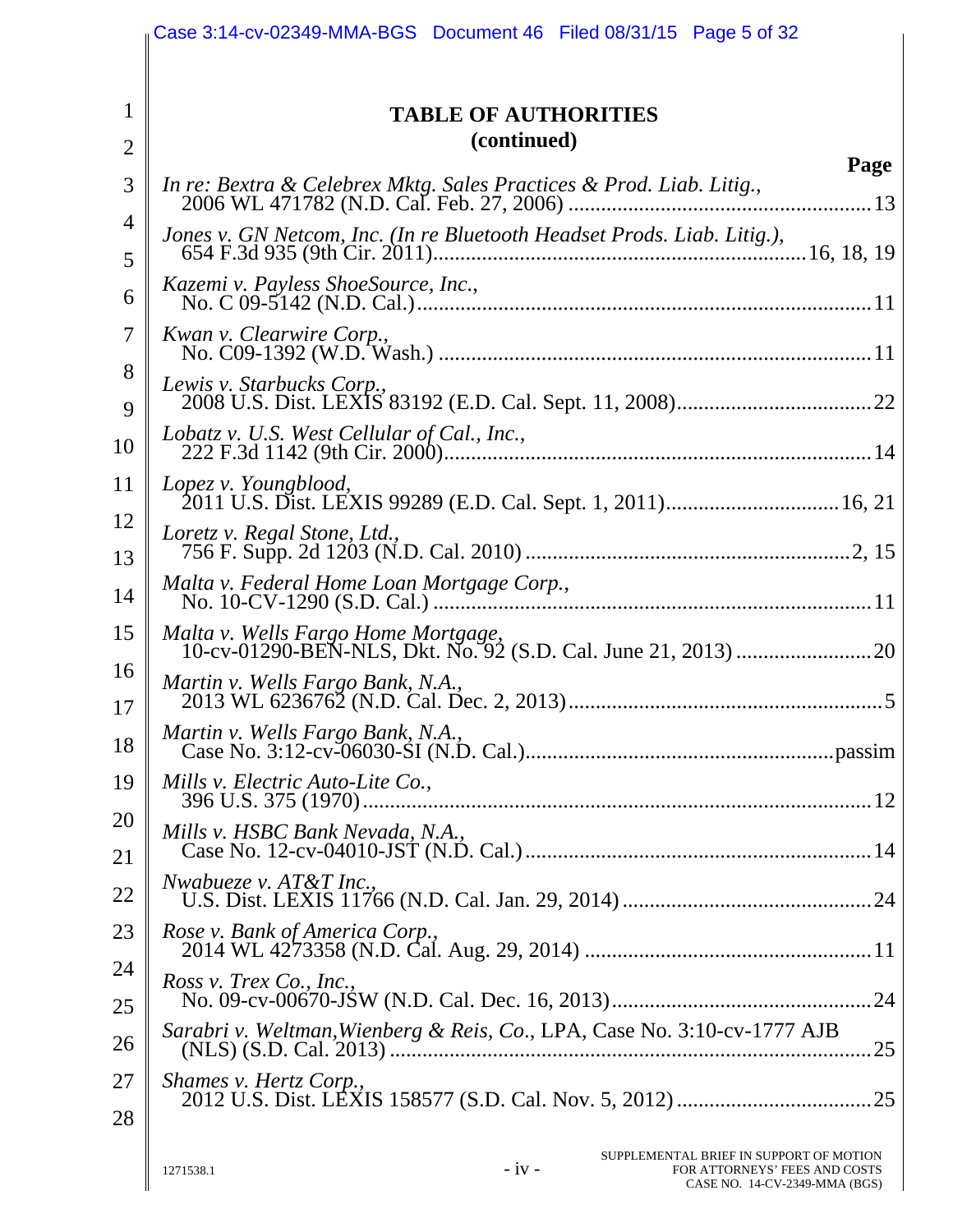|                | Case 3:14-cv-02349-MMA-BGS Document 46 Filed 08/31/15 Page 6 of 32                                                               |
|----------------|----------------------------------------------------------------------------------------------------------------------------------|
|                |                                                                                                                                  |
| $\mathbf{1}$   | <b>TABLE OF AUTHORITIES</b>                                                                                                      |
| $\overline{2}$ | (continued)                                                                                                                      |
| 3              | Page<br>Shehan v. Wells Fargo Bank, N.A.,                                                                                        |
| 4              | Shehan v. Wells Fargo Bank, N.A.,                                                                                                |
| 5              |                                                                                                                                  |
| 6              | Sprague v. Ticonic National Bank,                                                                                                |
| 7              | Steiner v. Am. Broad. Co.,                                                                                                       |
| 8<br>9         | Steinfeld v. Discover Financial Servs.,                                                                                          |
| 10             | Swedish Hosp. Corp. v. Shalala,                                                                                                  |
| 11             | Trew v. Volvo Cars of N. Am., LLC,                                                                                               |
| 12             | Trustees v. Greenough,                                                                                                           |
| 13             |                                                                                                                                  |
| 14             | Vedachalam v. Tata Consultancy Servs., Ltd.,                                                                                     |
| 15             | Victor v. Argent Classic Convertible Arbitrage Fund L.P.,                                                                        |
| 16<br>17       | Vizcaino v. Microsoft Corp.,                                                                                                     |
| 18             | Walsh v. Kindred Healthcare,                                                                                                     |
| 19             | Wehlage, et al. v. Evergreen at Arvin, LLP,                                                                                      |
| 20             | Wilkins v. HSBC Bank Nevada, N.A. et al.,                                                                                        |
| 21             |                                                                                                                                  |
| 22             |                                                                                                                                  |
| 23             | <b>STATUTES</b>                                                                                                                  |
| 24             |                                                                                                                                  |
| 25             | <b>RULES</b>                                                                                                                     |
| 26             |                                                                                                                                  |
| 27             |                                                                                                                                  |
| 28             |                                                                                                                                  |
|                | SUPPLEMENTAL BRIEF IN SUPPORT OF MOTION<br>$-V -$<br>FOR ATTORNEYS' FEES AND COSTS<br>1271538.1<br>CASE NO. 14-CV-2349-MMA (BGS) |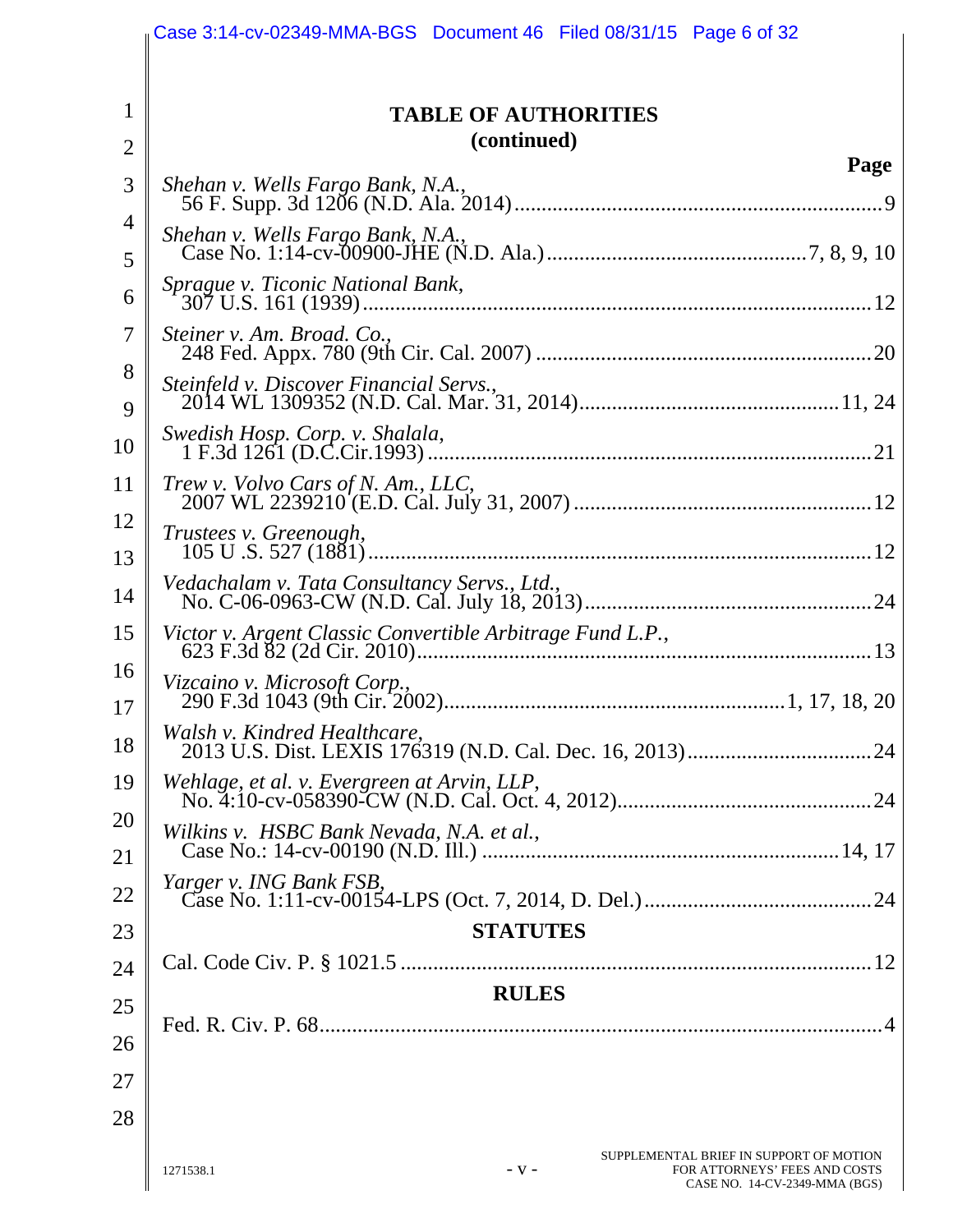|                | Case 3:14-cv-02349-MMA-BGS Document 46 Filed 08/31/15 Page 7 of 32                                                                 |
|----------------|------------------------------------------------------------------------------------------------------------------------------------|
|                |                                                                                                                                    |
| 1              | <b>TABLE OF AUTHORITIES</b><br>(continued)                                                                                         |
| $\overline{2}$ | Page                                                                                                                               |
| 3              | <b>TREATISES</b><br>Manual for Complex Litigation, Fourth ("MCL 4th")                                                              |
| $\overline{4}$ |                                                                                                                                    |
| 5              |                                                                                                                                    |
| 6              |                                                                                                                                    |
| 7              |                                                                                                                                    |
| 8              | <b>OTHER AUTHORITIES</b>                                                                                                           |
| 9              | 22                                                                                                                                 |
| 10             | Common Funds and Common Problems: Fee Objections and Class Counsel's                                                               |
| 11             |                                                                                                                                    |
| 12             |                                                                                                                                    |
| 13             |                                                                                                                                    |
| 14             |                                                                                                                                    |
| 15             |                                                                                                                                    |
| 16             |                                                                                                                                    |
| 17             |                                                                                                                                    |
| 18             |                                                                                                                                    |
| 19             |                                                                                                                                    |
| 20             |                                                                                                                                    |
| 21             |                                                                                                                                    |
| 22             |                                                                                                                                    |
| 23             |                                                                                                                                    |
| 24             |                                                                                                                                    |
| 25             |                                                                                                                                    |
| 26             |                                                                                                                                    |
| 27             |                                                                                                                                    |
|                |                                                                                                                                    |
| 28             |                                                                                                                                    |
|                | SUPPLEMENTAL BRIEF IN SUPPORT OF MOTION<br>$- vi -$<br>FOR ATTORNEYS' FEES AND COSTS<br>1271538.1<br>CASE NO. 14-CV-2349-MMA (BGS) |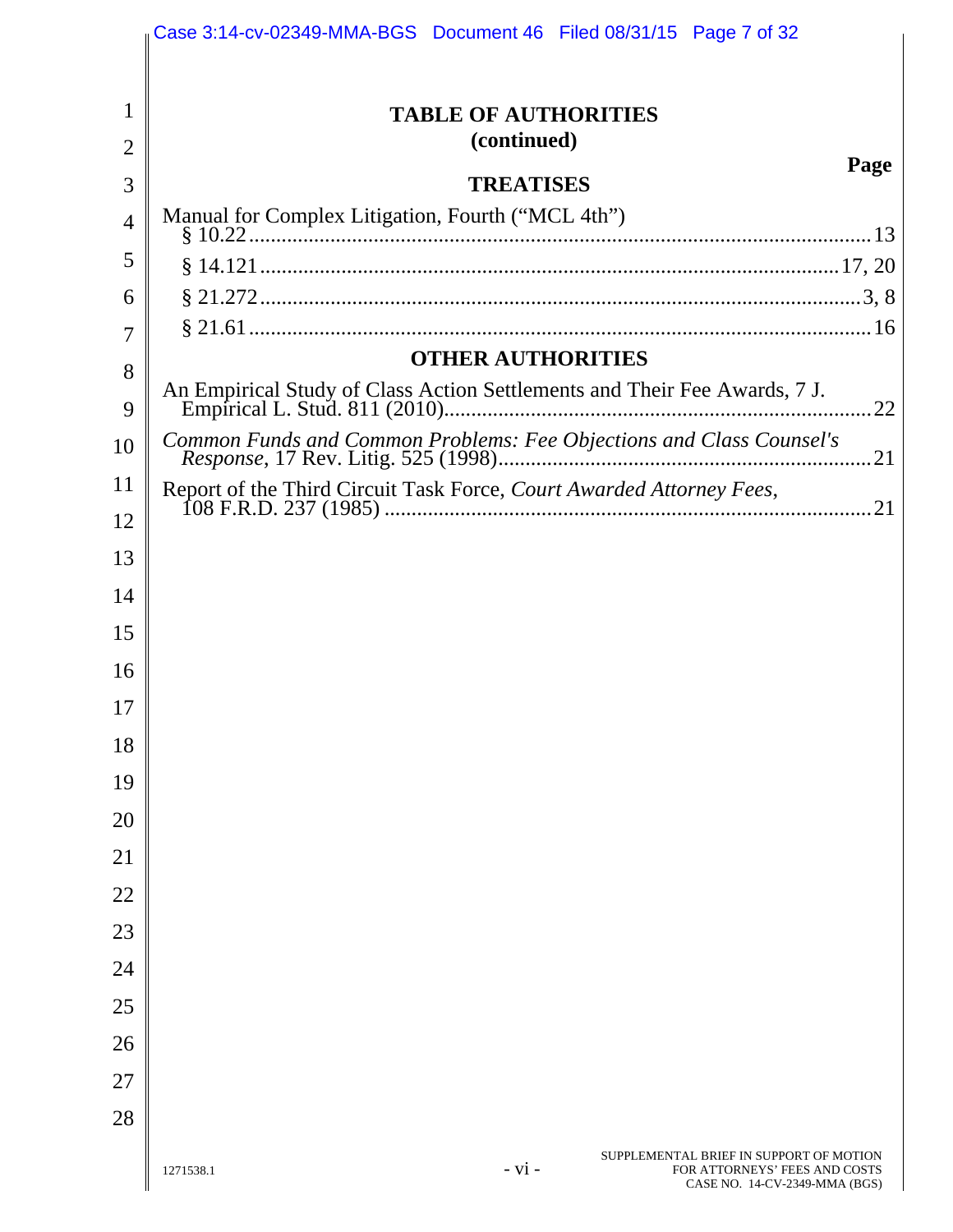1 2

3

4

# **I. INTRODUCTION**

Class Counsel respectfully submit this supplemental briefing and accompanying attorney declarations in accordance with the Court's Order Re: Supplemental Briefing on Issue of Attorneys' Fees (Dkt. No. 44).

5 6 7 8 9 10 11 12 13 14 15 16 17 18 19 20 21 In its Tentative Ruling (Dkt. No. 40), the Court stated that the proposed Settlement "is appropriate for final approval pursuant to Federal Rule of Civil Procedure 23(e)," "appears to be the product of serious, informed, arms-length negotiations," and "was entered into in good faith." Therefore, the sole remaining question is: What is the appropriate award of attorneys' fees and costs to Class counsel who obtained for the Class a \$13,859,103.80 non-reversionary cash fund, against which 107,134 Class members made claims for *pro rata* recovery of at least \$71.16 each? Class counsel respectfully submit that the appropriate attorneys' fee award would be 25 percent of the non-reversionary cash Settlement Fund that Class counsel obtained through their efforts, costs included. This amount is consistent with the Ninth Circuit's 25 percent benchmark (which is usually awarded plus costs), less than the attorneys' fees awarded in the majority of similar class action TCPA settlements in this Circuit, and is supported by a lodestar crosscheck of 3.6. *Vizcaino v. Microsoft Corp.*, 290 F.3d 1043, 1051 & Appendix (9th Cir. 2002) (affirming 28% fee award where multiplier equaled 3.65; and citing cases approving multipliers in common fund cases averaging 3.32 and going as high as 19.6)

22 23 24 25 26 27 28 In the alternative, Class counsel respectfully submit that 20% of the Settlement Fund—a figure that amounts to \$692,955.95 less than initially requested and noticed to the Class—would be an appropriate attorneys' fee award. This amount is much less than the Ninth Circuit's benchmark. And, if the Court decides to perform a lodestar cross-check, the resulting multiplier is approximately 2.8, a multiplier this Court found appropriate in a recent TCPA class action involving less relief than this case, *Couser v. Comenity Bank*, Case No. 3:12-cv-02484-MMA-

 $1271538.1$  - 1 -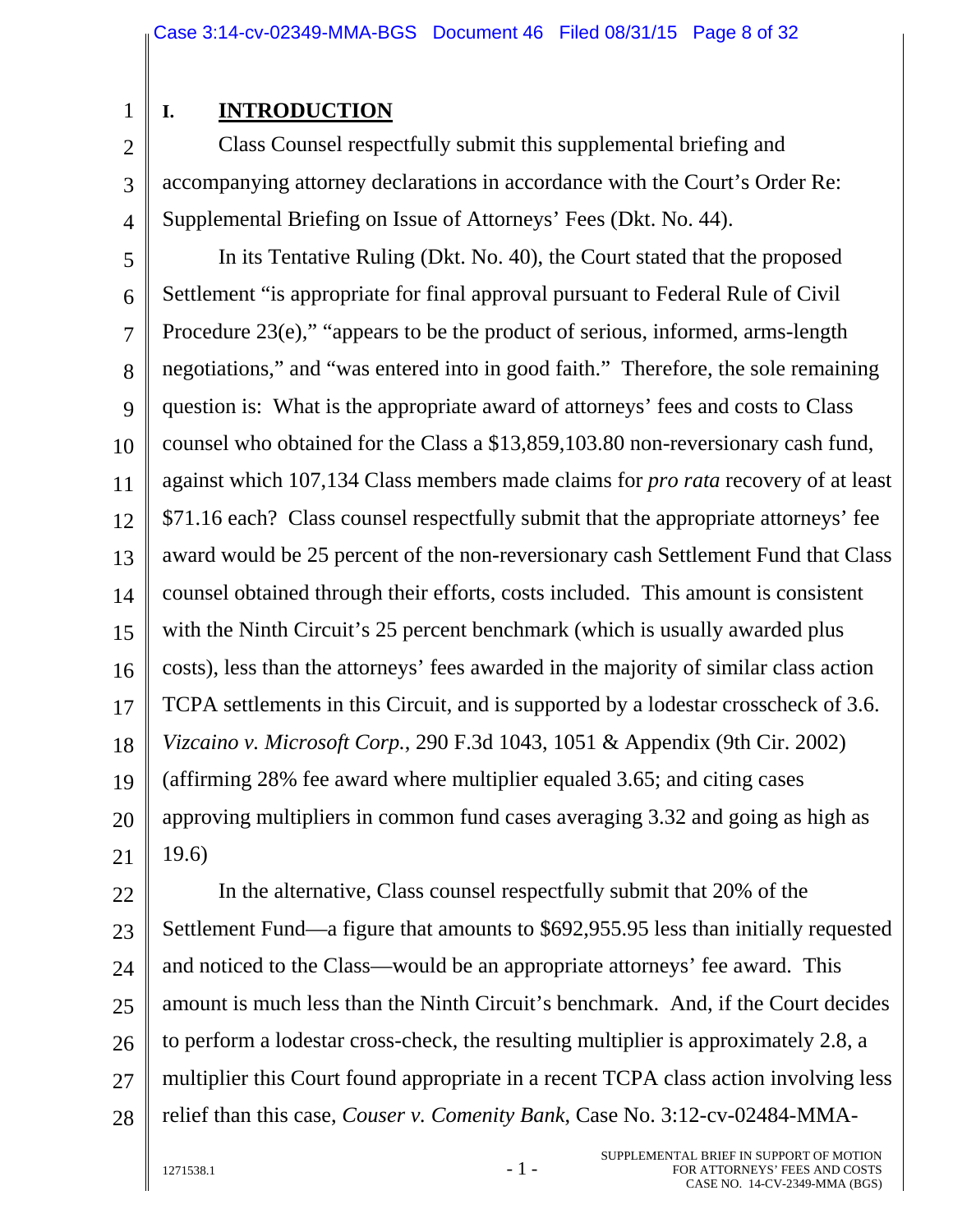1 BGS (S.D. Cal.).

2 3 4 5 6 7 Notably, this alternative attorneys' fee request, if approved, would lead to a per-claimant payment of \$77.64, after deducting costs and expenses—a figure 5.6 times greater than the result of the *Couser* settlement. Class counsel submit that a result at least 5.6 times better than *Couser* merits a higher percentage of attorneys' fees, and at least the same lodestar multiplier, for the counsel who obtained that result.

8 9 10 11 12 13 14 During the final approval hearing held on August 3, 2015, the Court expressed concern regarding the requested fees of 25% of the common fund in light of two factors: 1) "whether an award of attorneys' fees for work performed by attorneys other than class counsel is possible" and 2) "whether an award of attorneys' fees for work performed in other prior litigation is permissible"(*see* Transcript, 6:12-21). As set forth below, the additional information the Court requested fully supports Class counsel's request.

15 16 17 18 19 20 21 22 23 24 25 26 First, the Settlement obtained for the Class is the direct result of not just this case, but the entire litigation campaign Plaintiff's counsel waged against Wells Fargo for more than three years in five separate TCPA cases. That fact is undisputed: at the final approval hearing, Wells Fargo's counsel candidly admitted that "from Wells Fargo's perspective, this resolution is part and parcel of a series of lawsuits" and is therefore "a culmination of [that] series of lawsuits." Supp. Decl. of Douglas J. Campion, Exh. B, Hearing Transcript, ("Transcript") at 21:15-23. Significant, then, is that courts frequently award attorneys' fees based on all such work that benefits the class. *See, e.g., Loretz v. Regal Stone, Ltd.*, 756 F. Supp. 2d 1203, 1214 (N.D. Cal. 2010) (holding that time from separate, previous cases against the same defendant may count toward class action lodestar where "the work performed advanced [the pending] class action.").

27 28 Second, the Court may take into account the work of Plaintiff's counsel in those other cases, as well as the work of Plaintiff's counsel in this case who are not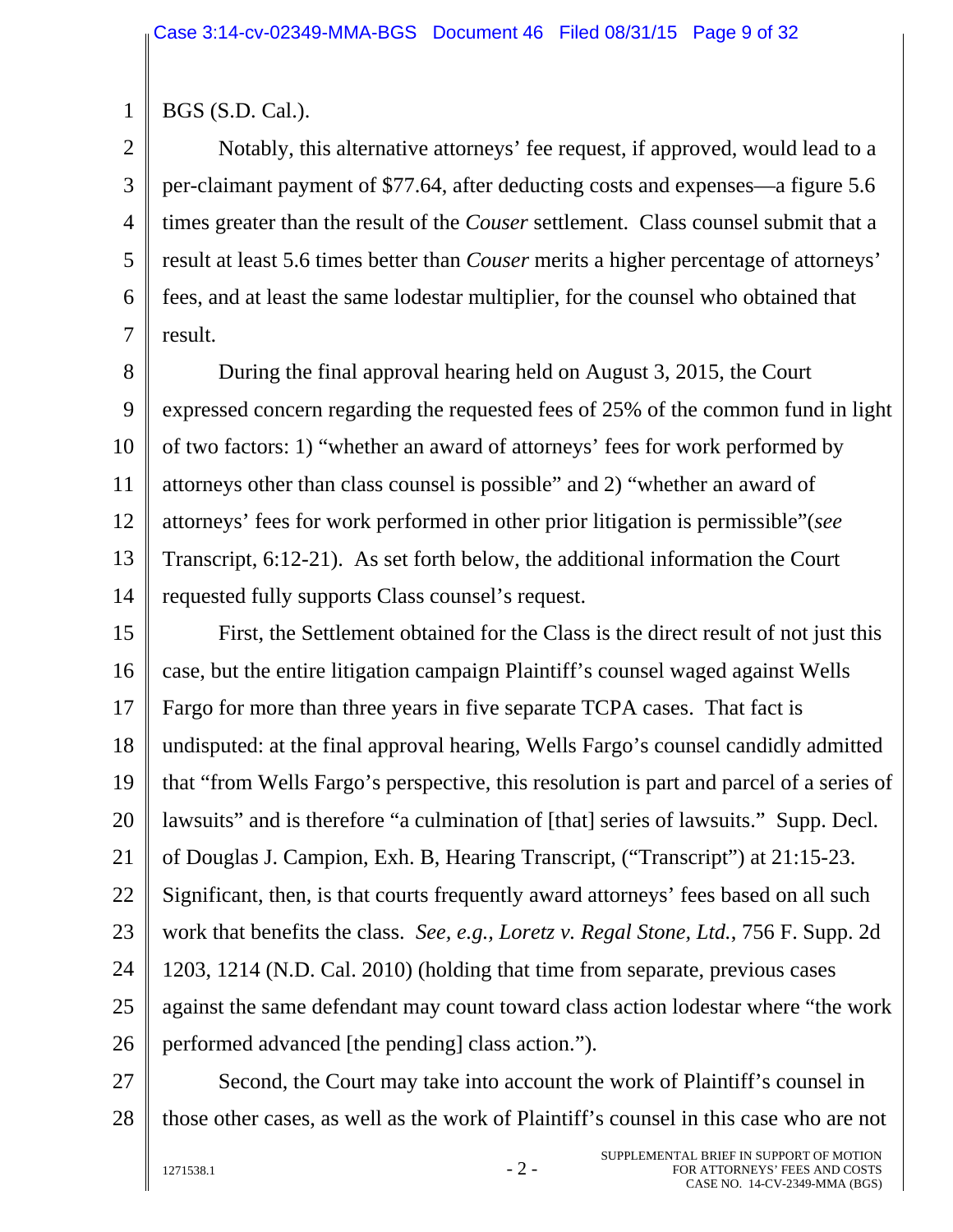#### Case 3:14-cv-02349-MMA-BGS Document 46 Filed 08/31/15 Page 10 of 32

1 2 3 4 5 6 7 8 9 10 11 12 13 14 15 officially appointed by the Court as "class counsel." In complex and MDL litigation, many law firms perform work on behalf of the class before formal appointment of lead and class counsel. Even after such appointment, the lead firms delegate work as appropriate to other firms not formally appointed. And, once a case settles, it is routine to resolve and release the claims of earlier and even ongoing other cases as part of global resolution. This case is no different. Counsel in the *Masters*, *Martin*, *Heinrichs*, and *Shehan* cases performed efficient, nonduplicative work that was critical to the ultimate outcome of this case. Indeed, it was substantive victories in those earlier cases in obtaining key discovery and defeating Wells Fargo's motion to compel arbitration, motion to dismiss, and motions to stay (*see* Dkt. No. 20-1, at 3-6) that gave Plaintiff and the Class the leverage they needed to obtain this Settlement. Pursuant to the private ordering process recommended by the Manual for Complex Litigation, Fourth ("MCL 4th"), § 21.272, counsel in those cases decided upon proposed class counsel to seek approval of and administer the Settlement program.

16 17 18 19 20 21 Of note, Class counsel managed that process in an efficient manner, including delegating oral argument at the final approval hearing to non-designated Class counsel, as well as other important tasks. As in other class actions, the Court may properly award attorneys' fees based on *all* of the work that Plaintiff's counsel performed across the entire Wells Fargo TCPA litigation that produced the benefit for the Class.

22 23 24 For these reasons, Plaintiffs respectfully request that the Court grant their motion for attorneys' fees and costs in the amount of \$3,464,775.95, or, in the alternative, \$2,771,820.

25 26 27 28 Finally, the Court indicated a concern that comprehensive billing records had not been provided to the Court (*id.* at 6: 22-25; and 7:1-3) and the Court also noted its view that the claims rate was low (*id.* at 12:1-13:5). In response to the Court's comments and request, Plaintiff's counsel submit their detailed billing records and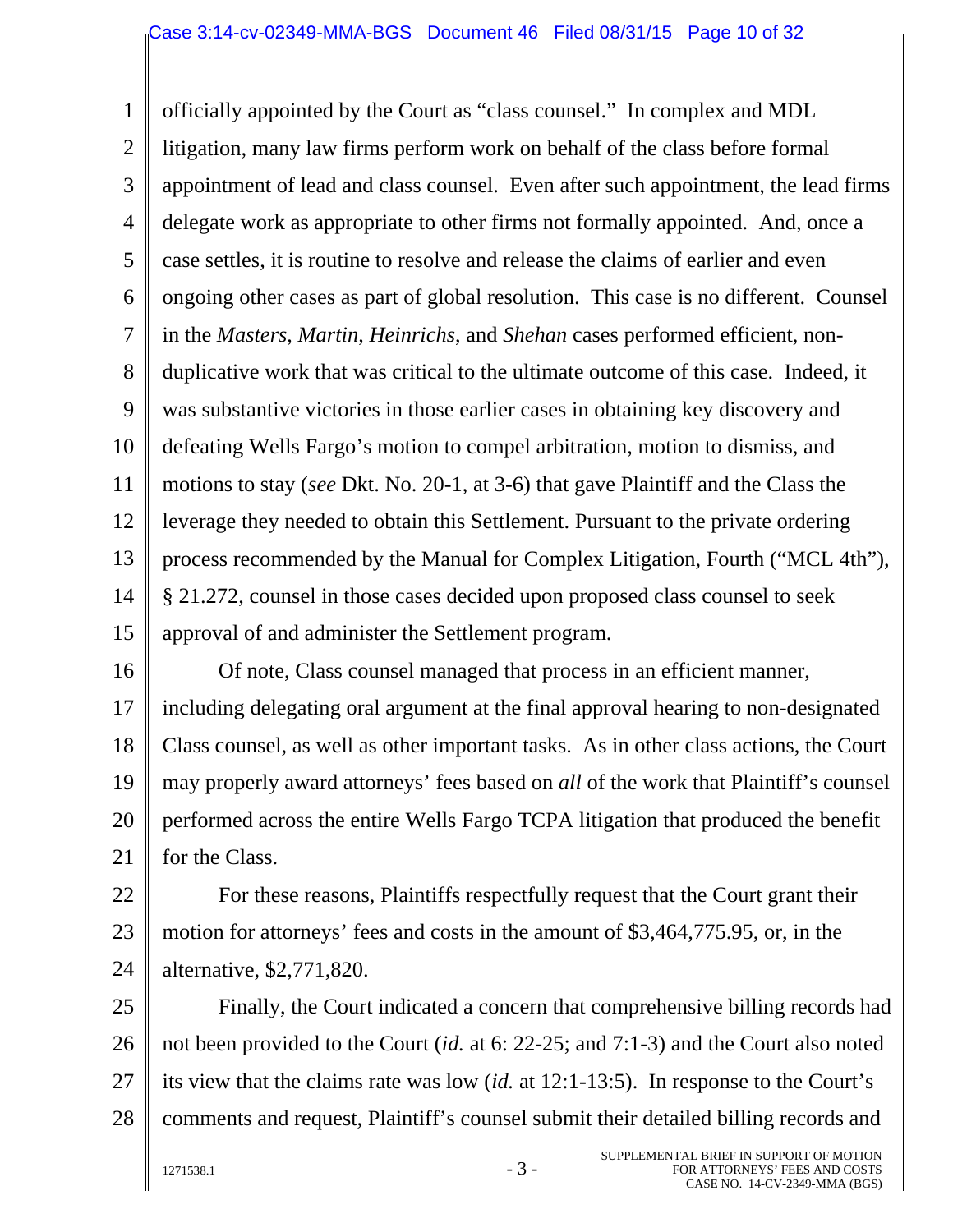claims information from other large TCPA class settlements in the Ninth Circuit.

# 2

# **II. FACTUAL BACKGROUND**

# 3 4

1

## **A. Plaintiff's Counsel Prosecuted Successive Lawsuits on Behalf of the Class.**

5 6 7 8 9 Plaintiff's counsel's work across five cases over three years constituted a single litigation effort that resulted in the Settlement. This strategy did not result in duplicative work or inefficiencies. Rather, each prior case ended for reasons unrelated to the merits of this action and each case sought remedies for alleged TCPA violations by Wells Fargo.

10

## **1.** *Masters*

11 12 13 14 15 16 17 18 19 20 21 Plaintiff's counsel Greenwald Davidson Radbil PLLC ("Greenwald Davidson") filed *Masters v. Wells Fargo Bank*, N.A., Case No.: 1:12-cv-00376-SS (W.D. Tex.), on March 29, 2012. *Id.*, Dkt. No. 1; *see also* Decl. of James L. Davidson (Dkt. No. 20-10), ¶36-37. There, as here, the law firm of Severson & Werson served as defense counsel. Following significant discovery, Wells Fargo made an offer of judgment under Rule 68 of the Federal Rules of Civil Procedure for Plaintiff Masters' maximum possible individual recovery under the TCPA. *Masters*, Dkt. No. 42 at 2. Although Plaintiff Masters rejected that offer, the court ruled that Wells Fargo's offer mooted Plaintiff Masters' class claims. *Id.* at 11. The court therefore granted Wells Fargo's motion to dismiss Plaintiff Masters' individual and class claims, without prejudice to absent class members' claims. *Id.*<sup>1</sup>

22

# **2.** *Martin*

23 24 On November 28, 2012, Plaintiff's counsel Lieff, Cabraser, Heimann & Bernstein, LLP ("Lieff Cabraser"), and Meyer Wilson Co. LPA ("Meyer Wilson")

25

 $\overline{a}$ 

<sup>26</sup>  27 28 <sup>1</sup> In an unrelated matter, the Fifth Circuit very recently rejected the district court's In an unrelated matter, the Fifth Circuit very recently rejected the district court's reasoning and ultimate conclusion. *See Hooks v. Landmark Indus., Inc.*, No. 14- 20496, 2015 WL 4760253, at \*3 (5th Cir. Aug. 12, 2015) ("We conclude that the reasoning of the Ninth and Eleventh Circuits is more persuasive and therefore hold that an unaccepted offer of judgment to a named plaintiff in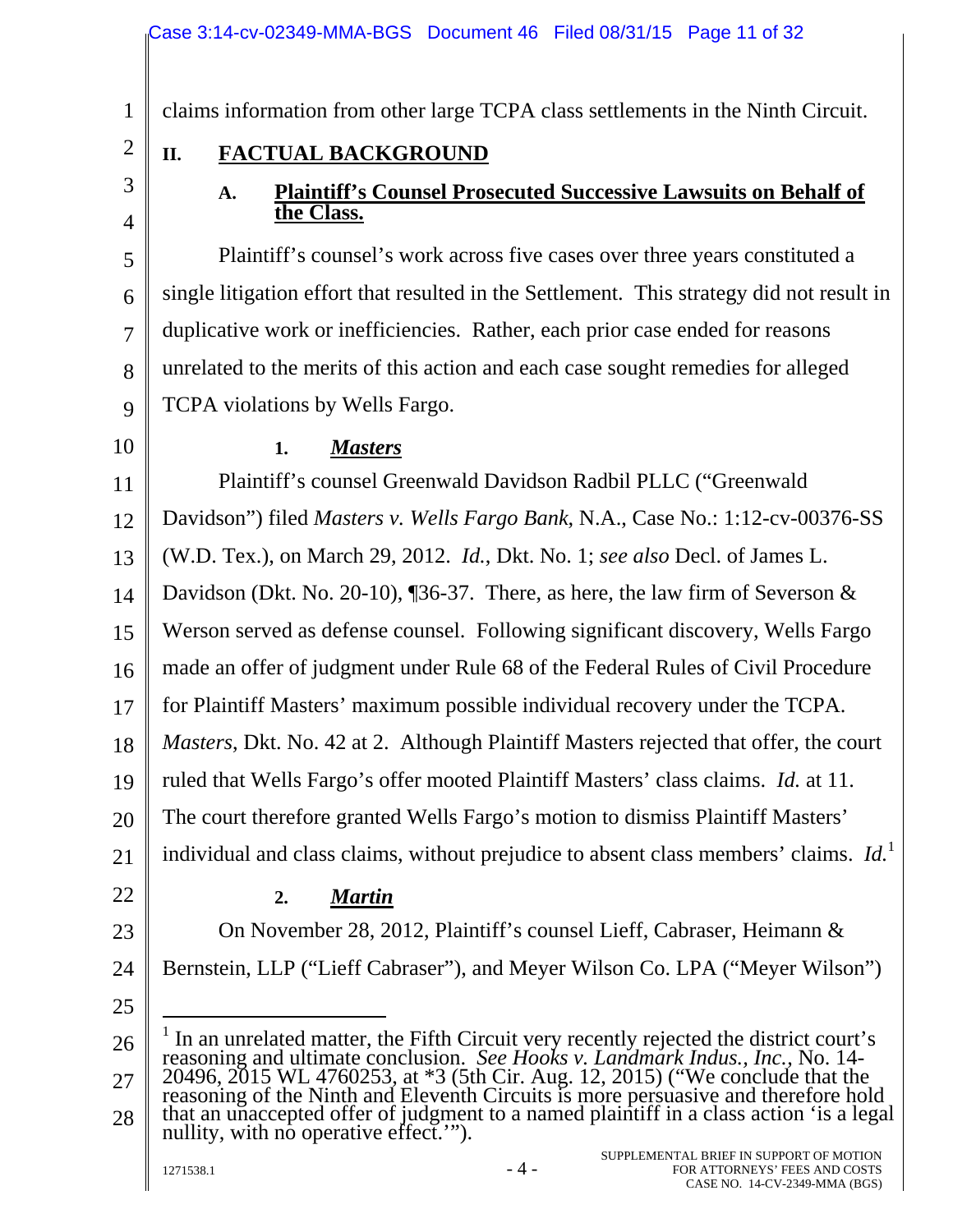1 2 3 4 5 6 7 8 9 10 renewed the litigation against Wells Fargo in *Martin v. Wells Fargo Bank, N.A.*, Case No. 3:12-cv-06030-SI (N.D. Cal.). *See* Decl. of Daniel M. Hutchinson (Dkt. No. 20-7), ¶21-35 (describing *Martin* counsel's work on this matter); Decl. of Matthew R. Wilson, Dkt. No. 20-13, ¶8 (same). Severson & Werson again served as defense counsel. Wells Fargo moved to compel individual arbitration, a motion that, if successful, would likely have been the death knell of litigation over Wells Fargo's calls at issue here. *Cf. Cayanan v. Citi Holdings, Inc.*, 928 F. Supp. 2d 1182, 1208 (S.D. Cal. 2013) (compelling arbitration of TCPA claim). *Martin*'s counsel defeated that motion. *Martin v. Wells Fargo Bank, N.A.*, 2013 WL 6236762 (N.D. Cal. Dec. 2, 2013).

11 12 13 14 15 16 17 18 19 20 21 22 23 24 25 26 27 Wells Fargo produced call records confirming that it made automated calls to Plaintiff Martin's *home* phone. *See Martin*, Dkt. No. 92 at 1. During the same period that Wells Fargo placed calls to her home phone, Plaintiff Martin received automated calls to her *cell* phone from a caller *purporting* to be Wells Fargo. *Id.* Following the arbitration ruling, Plaintiff Martin's counsel received subpoenaed call records from AT&T. Hutchinson Decl., Dkt. No. 20-7, ¶34. *Martin* counsel determined that several calls came from the same area code from which Wells Fargo placed automated collections calls to her home number. *Id.* During further investigation and analysis of discovery produced by Wells Fargo, Plaintiff Martin concluded that these calls were *not* attributable to Wells Fargo, but rather to a scammer who, according to other consumers' online complaints, purported to be Wells Fargo. *Id.* Thus, while Plaintiff Martin had a good-faith basis for her claims against Wells Fargo since she received automated calls to her cell phone from an entity purporting to be Wells Fargo (in addition to receiving automated calls to her landline telephone from Wells Fargo itself), based on these newly produced documents, she voluntarily dismissed her claims against Wells Fargo without prejudice to absent class members' claims. *Id.*; *see also Martin*, Dkt. No. 94.

28

Plaintiff's counsel were also in contact with other Class Members who had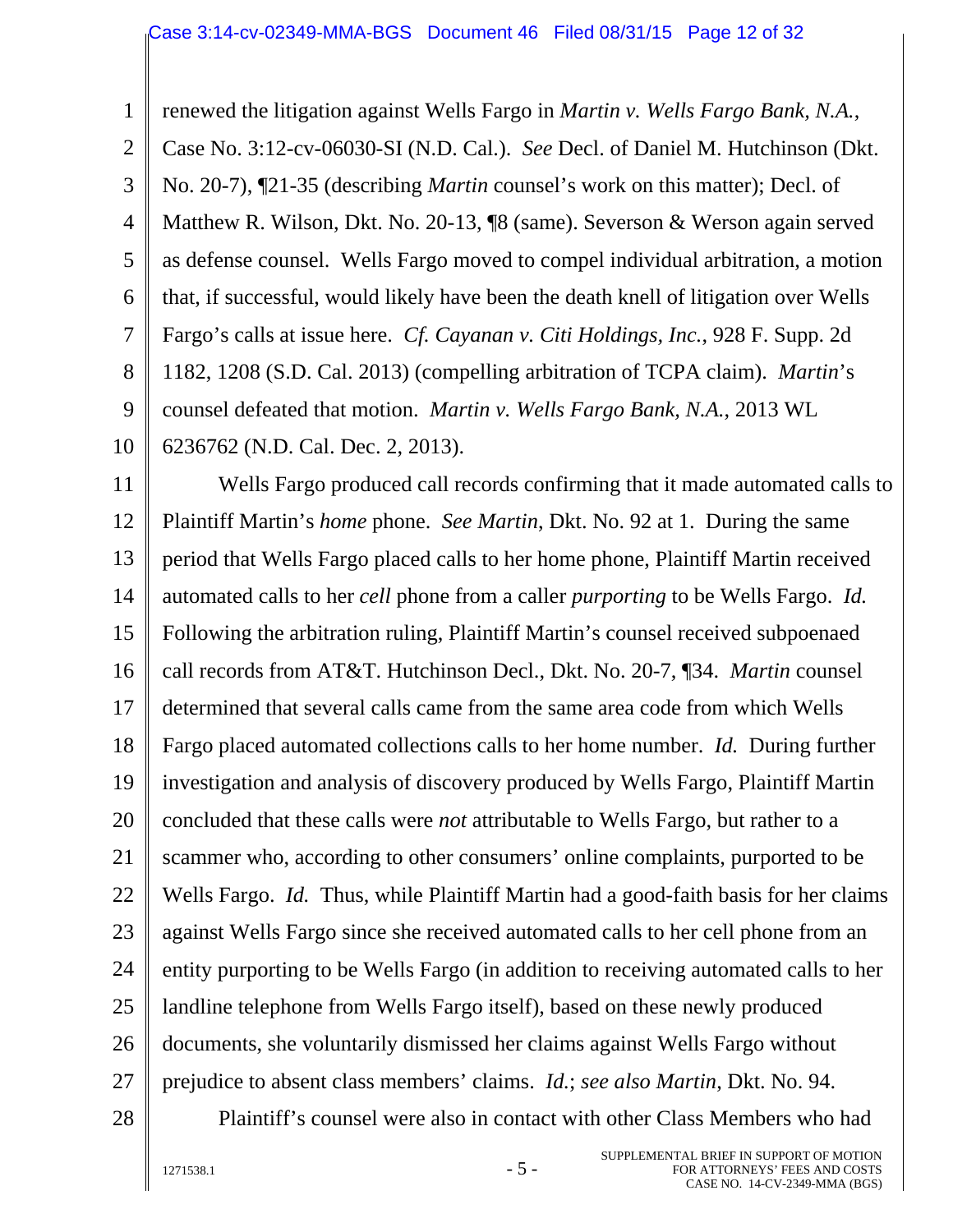1 2 3 4 5 6 7 phone records showing that they received autodialed and/or prerecorded calls to their cell phones from Wells Fargo. Hutchinson Decl., Dkt. No. 20-7, ¶35. They informed Wells Fargo of their plan to substitute one of these class members for Plaintiff Martin, and asked whether Wells Fargo would stipulate to allowing an amended complaint substituting a new named plaintiff. *Id.* However, because Wells Fargo's view was that Plaintiff Martin lacked standing, Wells Fargo declined to so stipulate, necessitating the filing of another action. *Id.*

8

### **3.** *Heinrichs*

9 10 11 12 13 14 15 16 On November 22, 2013, *Martin* counsel Lieff Cabraser and Meyer Wilson filed another case to pursue the same claims against Wells Fargo, *Heinrichs v. Wells Fargo Bank N.A.*, Case No.: 3:13-cv-05434 (N.D. Cal.). *See* Hutchinson Decl., Dkt. No. 20-7, ¶¶36-46. Severson & Werson were again defense counsel. The *Heinrichs* class definition was identical to the class definition in *Martin*. *Id.*, ¶37. Plaintiffs' counsel moved to relate *Heinrichs* to *Martin*, which Wells Fargo opposed. *Id.*, ¶38. The *Martin* court issued an Order denying Plaintiff's motion to relate *Heinrichs* to the *Martin* action. *Id.*, ¶39; *Martin*, Dkt. No. 79.

17 18 19 Wells Fargo filed a motion to dismiss Plaintiff Heinrich's complaint, which Plaintiff *Heinrichs* opposed, and, following a court hearing, the court denied. Hutchinson Decl., Dkt. No. 20-7, ¶¶42-42; *Heinrichs*, Dkt. Nos. 22, 27, 41.

20 21 22 23 24 25 26 27 28 Wells Fargo moved to stay the *Heinrichs* action under the primary jurisdiction doctrine pending the resolution of two petitions before the Federal Communications Commission ("FCC"). Hutchinson Decl., Dkt. No. 20-7, ¶43. Following a series of briefing, supplemental briefing, and supporting evidence regarding Wells Fargo's motion, and a lengthy hearing, the court granted the motion and ordered a six-month stay. *Id.*, ¶¶43-44; *Heinrichs*, Dkt. Nos. 33, 34, 35, 45, 48, 49, 50, 51, 54, 55, & 56. While his case was stayed, Plaintiff *Heinrichs* decided that he no longer wanted to be a class plaintiff. Hutchinson Decl., Dkt. No. 20-7, ¶46. He subsequently stipulated to the dismissal of the *Heinrichs* action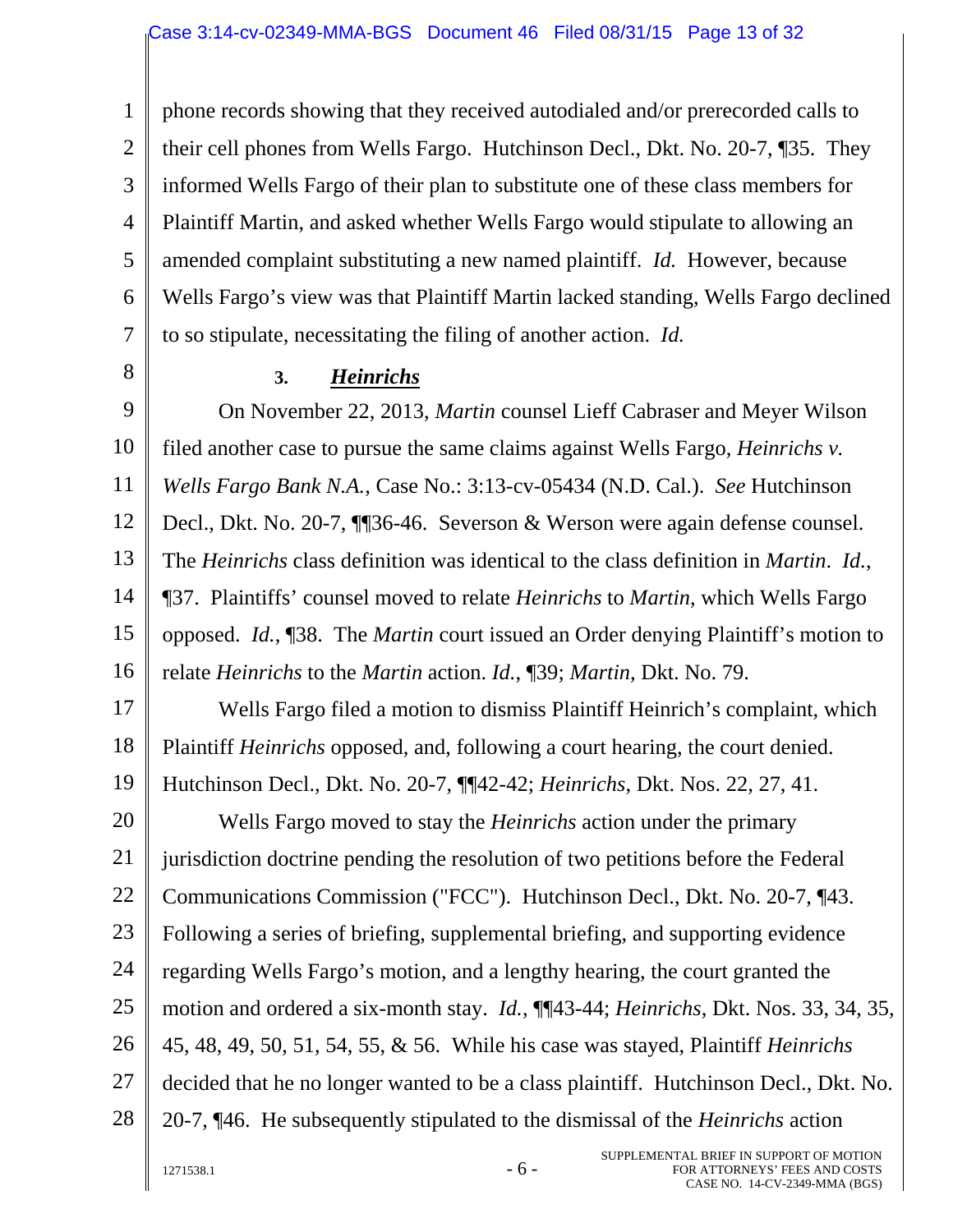1 2 3 4 5 without prejudice to absent class members' claims. *Id.* Therefore, like Plaintiffs Masters and Martin, Heinrichs was precluded from pursuing claims against Wells Fargo for reasons completely unrelated to the merits of the underlying class TCPA claims. Thus, each case underscores the risk that plaintiffs' counsel in TCPA class actions can face the end of a lawsuit for any reason, or no reason whatsoever.

### **4.** *Shehan*

7 8 9 10 11 12 13 The following month, on May 14, 2014, Plaintiff's counsel Greenwald Davidson filed *Shehan v. Wells Fargo Bank, N.A.*, Case No. 1:14-cv-00900-JHE (N.D. Ala.). Severson & Werson were yet again defense counsel. Plaintiff Shehan litigated the case actively through September 2014, including defeating Wells Fargo's motion to stay due to the primary jurisdiction doctrine—an issue that halted many similar TCPA class actions indefinitely over the course of the past few years. *See* Davidson Decl., Dkt. No. 20-10, ¶¶25-27.

14

6

## **5.** *Franklin*

15 16 17 18 19 20 21 22 23 24 On October 3, 2014, Class counsel Law Offices of Douglas J. Campion, APC, Kazerouni Law Group, APC, and Hyde & Swigart filed *Franklin v. Wells Fargo Bank N.A.*, Case No.: 14-cv-2349 (S.D. Cal.). *See* Decl. of Douglas J. Campion (Dkt. No. 20-9) ¶¶18-28 (describing *Franklin* counsel's work on this matter). Severson & Werson are defense counsel. Based on their experience in the prior cases, the parties decided that additional discovery and motion practice was unnecessary, but exchanged substantial informal discovery relating to the number of Class members and related information, and then proceeded with mediation before the Honorable Irma E. Gonzalez (Ret.) of JAMS with a goal of global resolution of these claims. *See id.*, ¶¶19, 24.

25 26 27 Class Counsel in *Franklin* reached out to the other counsel from *Masters*, *Martin*, *Heinrichs*, and *Shehan* to benefit from their experience in those cases—and build upon the foundation created by counsel's hard-fought efforts in each case.<sup>2</sup>

28

 $\overline{ }$ 

 $1271538.1$  -  $7$  -SUPPLEMENTAL BRIEF IN SUPPORT OF MOTION FOR ATTORNEYS' FEES AND COSTS CASE NO. 14-CV-2349-MMA (BGS) <sup>2</sup> *Heinrichs*' counsel were in the process of locating a substitute plaintiff for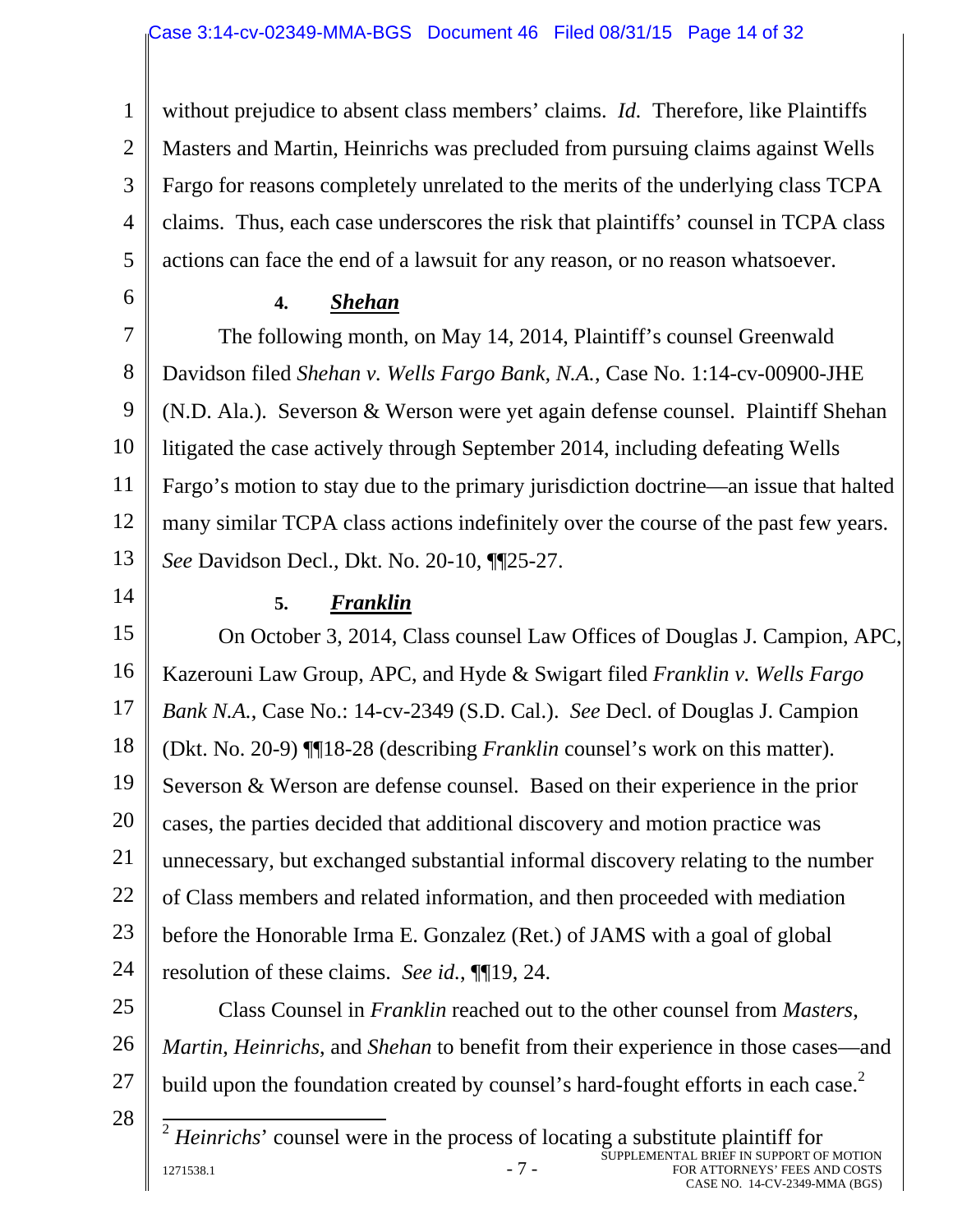1 2 3 4 5 6 7 8 9 10 11 12 13 14 15 16 17 18 19 20 21 22 23 24 25 26 27 28 While every case provided either key evidence or important legal victories that strengthened the class TCPA claims, the value of those cases went beyond the specific benefits of each case. As summarized by Plaintiff's counsel at the final approval hearing: [T]he most important thing about those previous cases was that they demonstrated to Wells Fargo that [Plaintiff's counsel] weren't going away[.] We weren't going to quit and they were going to have to continue to face these cases until they agreed upon a settlement that we felt was fair for all class members. That's really what culminated in a settlement that is before Your Honor today. Transcript, at 10:6-13. The law firms of Lieff Cabraser, Meyer Wilson, and Greenwald Davidson subsequently joined this case as counsel for Plaintiff Franklin, although they did not seek appointment as class counsel. Rather, consistent with the MCL 4th, counsel engaged in a private ordering process to decide upon proposed class counsel to seek approval of and administer the Settlement program. *See* MCL 4th, §21.272. This private ordering process is the preferred method for selecting lead counsel. *Id.* Thus, at every stage of these lawsuits, Plaintiffs' counsel assiduously avoided duplicative or overlapping work. **B. Plaintiffs' Counsel's Work Benefited the Class.**  Each case contributed directly to the Class Settlement. *Masters* counsel obtained and analyzed extensive written discovery regarding Wells Fargo's methodology for making collection calls and using prerecorded voice messages. Davidson Decl., Dkt. No. 20-10, ¶36. The *Masters* discovery greatly assisted the understanding of Wells Fargo's calling systems and how Wells Fargo purports to Plaintiff Heinrichs when *Franklin* was filed. Supp. Hutchinson Decl., 16.<br>*Heinrichs* counsel decided not to enlist a substitute plaintiff because it would have<br>been inefficient to initiate parallel litigation while *Fran* Similarly, *Shehan* counsel decided to join *Franklin* and dismiss *Shehan*.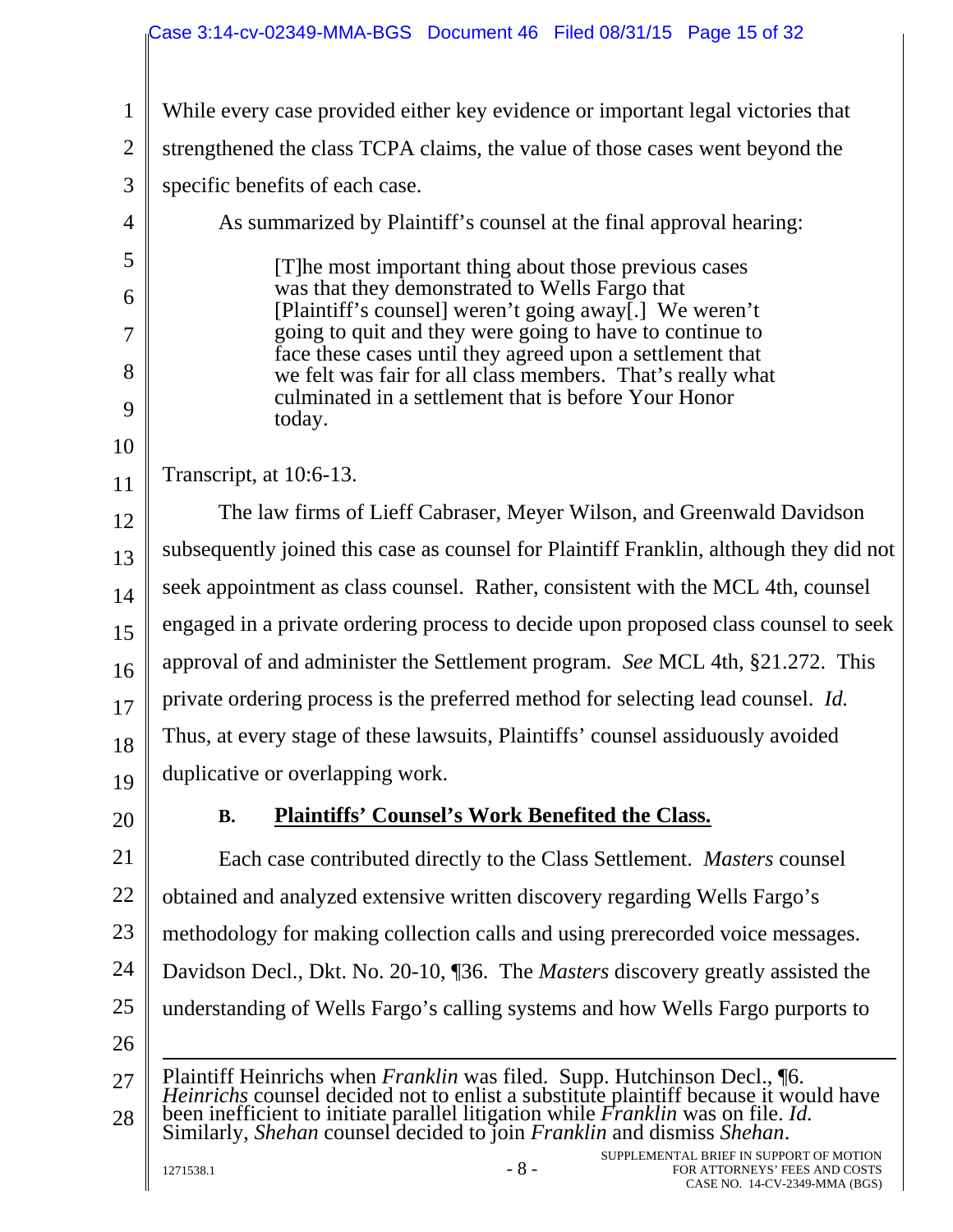1 2 3 4 5 6 7 8 9 10 11 12 13 14 15 obtain prior express consent before dialing cellular telephones. *Id.*, ¶36. Obtaining this discovery was a key part of the litigation. *Masters* counsel devoted significant time to obtaining and analyzing this discovery. Supp. Davidson Decl., Exhs. B & C. *Martin* counsel obtained a key victory in defeating Wells Fargo's motion to compel arbitration. *Martin* served discovery requests and deposition notices related to Wells Fargo's motion. Hutchinson Decl., Dkt. No. 20-7, ¶¶25-26. As a result of their successful motion to compel, *Martin* counsel conducted class-, merits-, and arbitration-related discovery, including obtaining and reviewing 2,577 pages of documents, taking the depositions of Wells Fargo representatives, and reviewing a series of written discovery responses. *Id.*, ¶¶27-30. *Martin* counsel successfully marshaled this evidence to oppose Wells Fargo's arbitration efforts. *Id.*, ¶31. As in *Masters*, *Martin* counsel's efforts were narrowly focused on work that benefited the Class. *Martin* counsel devoted a majority of their time to discovery, motion practice, and oral argument on these issues. Supp. Hutchinson Decl., ¶4; Supp. Wilson Decl., ¶4.

16 17 18 19 20 21 22 23 24 *Heinrichs* and *Shehan* counsel obtained equally important legal victories that benefited the Class here. *Heinrichs* counsel successfully opposed Wells Fargo's motion to dismiss, which argued that *Heinrichs* and class members did not meet the statutory definition of a "called party" under the TCPA. Hutchinson Decl., Dkt. No. 20-7, ¶¶41-42. *Heinrichs* and *Shehan* counsel successfully opposed Wells Fargo's motion to stay under the primary jurisdiction doctrine. *Id.*, ¶45; *Shehan v. Wells Fargo Bank, N.A.*, 56 F. Supp. 3d 1206 (N.D. Ala. 2014). *Heinrichs* and *Shehan*  counsel devoted the majority of their time to these issues. Supp. Hutchinson Decl., ¶5; Supp. Wilson Decl., ¶4; Supp. Davidson Decl., Exh. A.

25 26 27 28 Finally, *Franklin* Class counsel devoted 100% of their time to negotiating, obtaining, and administering the Settlement. In addition, since they submitted the final approval papers, Class counsel have continued to devote many hours – and anticipate devoting many more – to answering questions from Class members and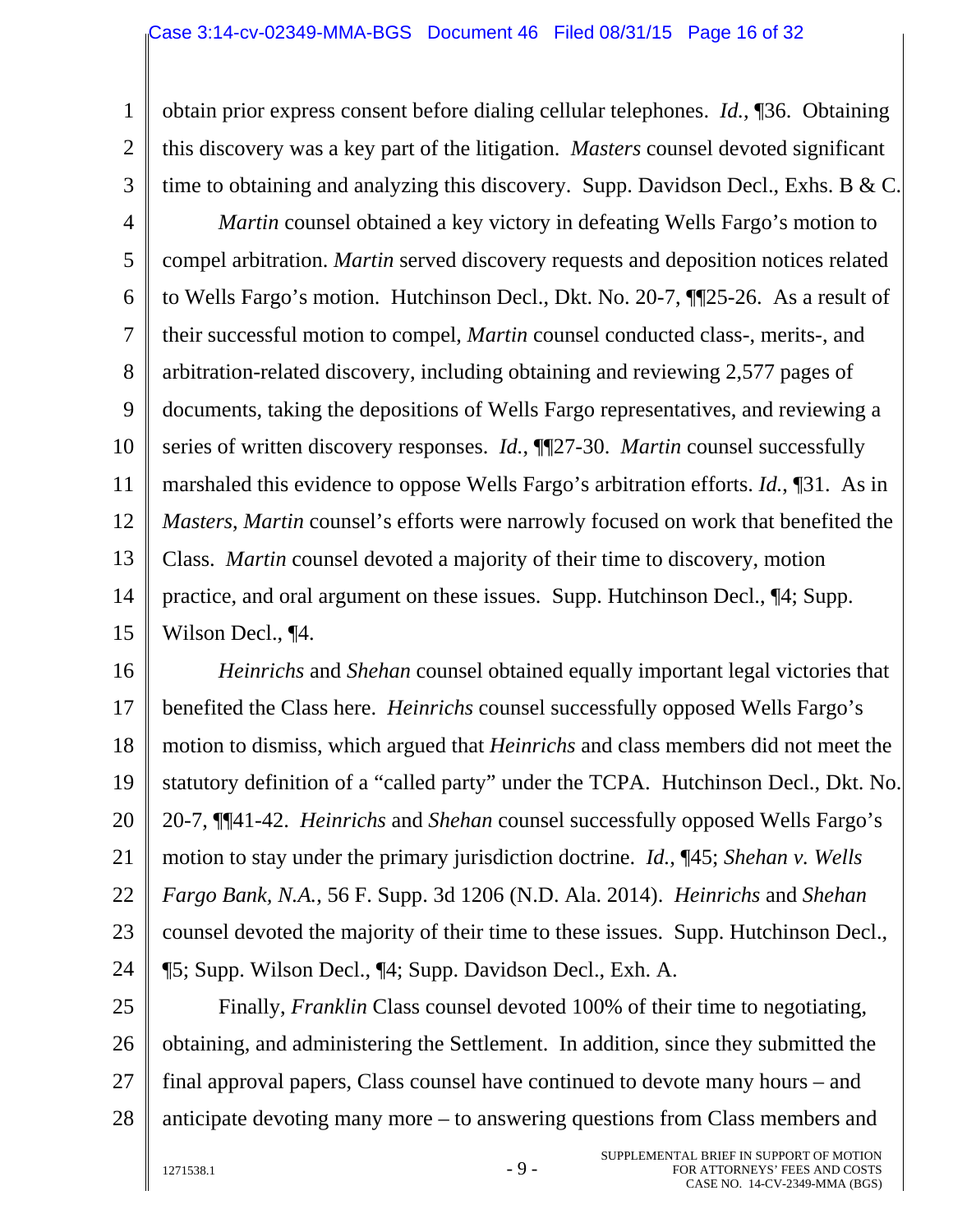| $\mathbf{1}$   | ensuring that all claimants receive the amounts due to them under the Settlement.                                    |
|----------------|----------------------------------------------------------------------------------------------------------------------|
| $\overline{2}$ | Furthermore, Wells Fargo's counsel at Severson & Werson personally                                                   |
| 3              | witnessed Plaintiffs' counsel's efforts over five successive lawsuits spanning                                       |
| $\overline{4}$ | several years. At the final approval hearing, Wells Fargo's counsel acknowledged                                     |
| 5              | that all Plaintiff's counsel's work in each of the prior cases contributed to the                                    |
| 6              | Settlement:                                                                                                          |
| 7              | But I will say at this point, Your Honor, certainly from                                                             |
| 8              | Wells Fargo's perspective, this resolution is part and<br>parcel of a series of lawsuits particularly with regard to |
| 9              | the credit card portfolio And we viewed, the client                                                                  |
| 10             | viewed this lawsuit as a culmination of a series of<br>lawsuits going since $2010$ on the credit card portfolio      |
| 11             | Transcript, at 21:15-23. Thus, Wells Fargo's counsel concede that all of the TCPA                                    |
| 12             | cases contributed to this Settlement. It therefore beyond question that the efforts in                               |
| 13             | Masters, Martin, Heinrichs, Shehan, and Franklin on behalf of the same class                                         |
| 14             | members contributed meaningfully to the Settlement here. As more fully described                                     |
| 15             | herein, Plaintiff's counsel merely seek payment for work that benefited the class.                                   |
| 16             | <b>The Claims Rate Here is Within the Average Rate for a Large</b><br>$\mathbf{C}$ .                                 |
| 17             | <b>TCPA Case.</b>                                                                                                    |
| 18             | At the final approval hearing, the Court noted that it had "checked the box"                                         |
| 19             | for low" with respect to the 2.6% claims rate in this case. Transcript, 12:1-13:5.                                   |
| 20             | One very understandable reason the Court had this view is that Professor William                                     |
| 21             | Rubenstein, the Sidley Austin Professor of Law at Harvard, has noted that the                                        |
| 22             | average claims rate in consumer class actions consisting of 300,000 persons or                                       |
| 23             | more is 4.8%, which is obviously higher than the claims rate here. <i>Id.</i> at 12:21-25.                           |
| 24             | However, relying upon Professor Rubenstein's statistics would be misleading                                          |
| 25             | in this particular case because the claims rate in this TCPA case is right in line with                              |
| 26             | other claims rates in other TCPA cases. The reason is that TCPA cases are unusual.                                   |
| 27             | In most consumer class actions, class members may not know that they have a legal                                    |
| 28             | claim, but most know at least that they have suffered an out of pocket loss. Here, in                                |
|                |                                                                                                                      |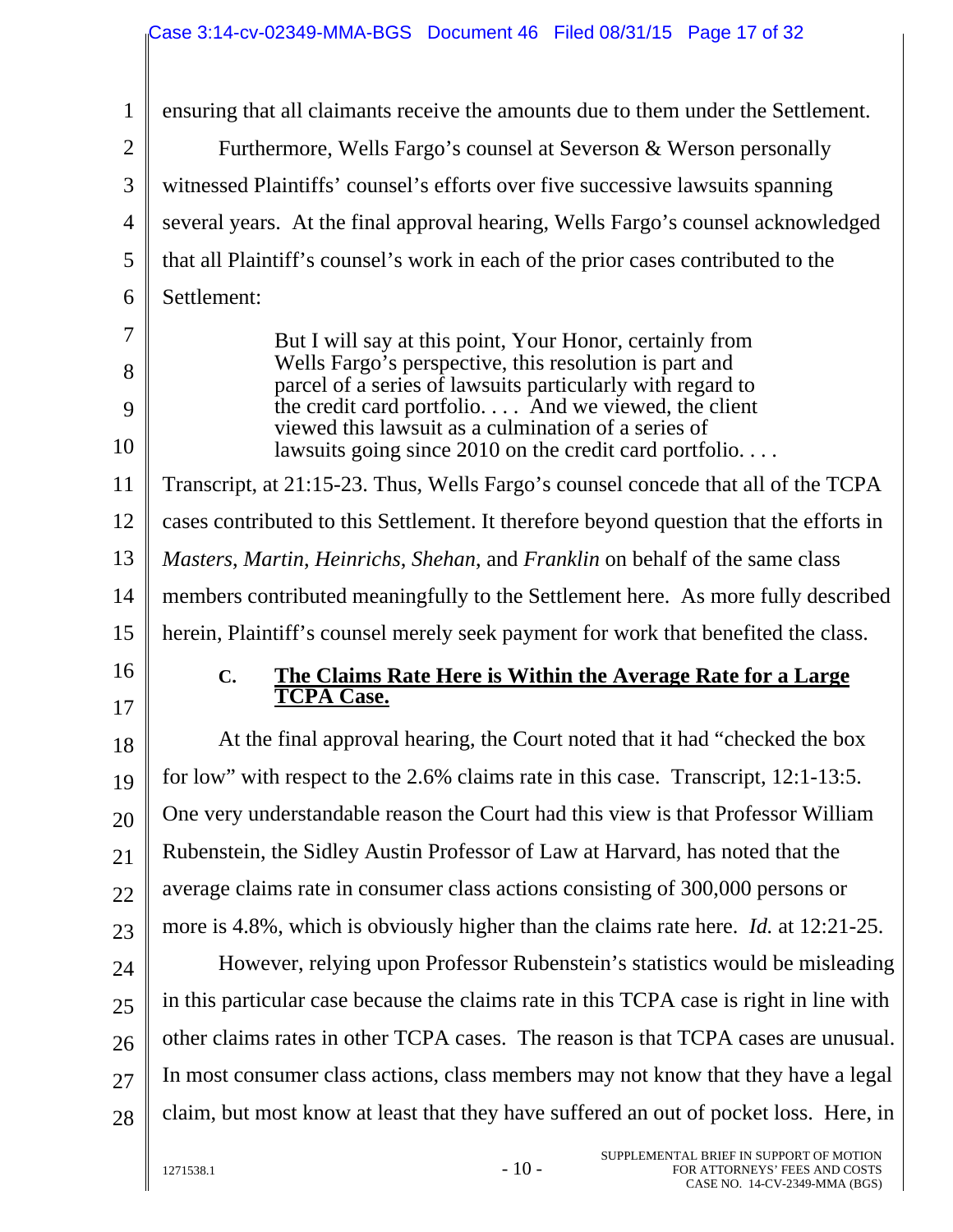1 2 3 4 5 6 7 8 9 10 11 12 13 14 15 16 17 18 19 20 21 22 23 24 25 26 27 28 contrast, Class Members have not suffered injuries to person or property, nor any significant out-of-pocket losses or other economic harm. With TCPA cases, although many people doubtless recall receiving annoying phone calls, they have no idea whatsoever that such calls might constitute a compensable invasion of their privacy, particularly when the calls are from an entity with whom they have done business and when the calls are for debt collection.<sup>3</sup> Therefore, it is unsurprising that fewer persons would make claims when they receive a class notice that may seem too good to be true. Plaintiff's counsel here can attest that they have each received many inquiries from incredulous class members, in this and other TCPA cases, in which class members are suspicious about the genuineness of the case and of the relief offered to them. Supp. Swigart Decl., ¶5; Supp. Kazerounian Decl., ¶5. And the data agree: compared to the eight largest all-cash TCPA class settlements within the Ninth Circuit in which there were more than one million class members, the claims rate in this case is favorable. Only in *Couser v. Comenity Bank*, No. 3:12-cv-02484 (S.D. Cal. May 27, 2015), in which the claims rate was 7.7%, and over which this Court presided, was the claims rate more than slightly higher than in this case. *See Rose v. Bank of America Corp.*, No. 5:11-CV-02390, 2014 WL 4273358 (N.D. Cal. Aug. 29, 2014) (claims rate of 2.79%); *Steinfeld v. Discover Financial Servs.*, No. C 12-01118, 2014 WL 1309352 (N.D. Cal. Mar. 31, 2014) (claims rate of 1.2%); *Arthur v. Sallie Mae, Inc.*, No. 10-cv-00198, 2012 WL 4075238 (W.D. Wash. Sept. 17, 2012) (claims rate of 2.2%); *Malta v. Federal Home Loan Mortgage Corp.*, No. 10-CV-1290 (S.D. Cal.) (claims rate of 2.78%); *Kazemi v. Payless ShoeSource, Inc.*, No. C 09-5142 (N.D. Cal.) (claims rate of 1.2%); *Kwan v. Clearwire Corp.*, No. C09-1392 (W.D. Wash.) (claims rate of 0.65%); *Adams v. AllianceOne Receivables Management, Inc.*, No.  $\frac{3}{10}$  In a case involving, say, a defective consumer product, when class members receive a class notice informing them that they are entitled to compensation, it is likely not a complete surprise to them. As a result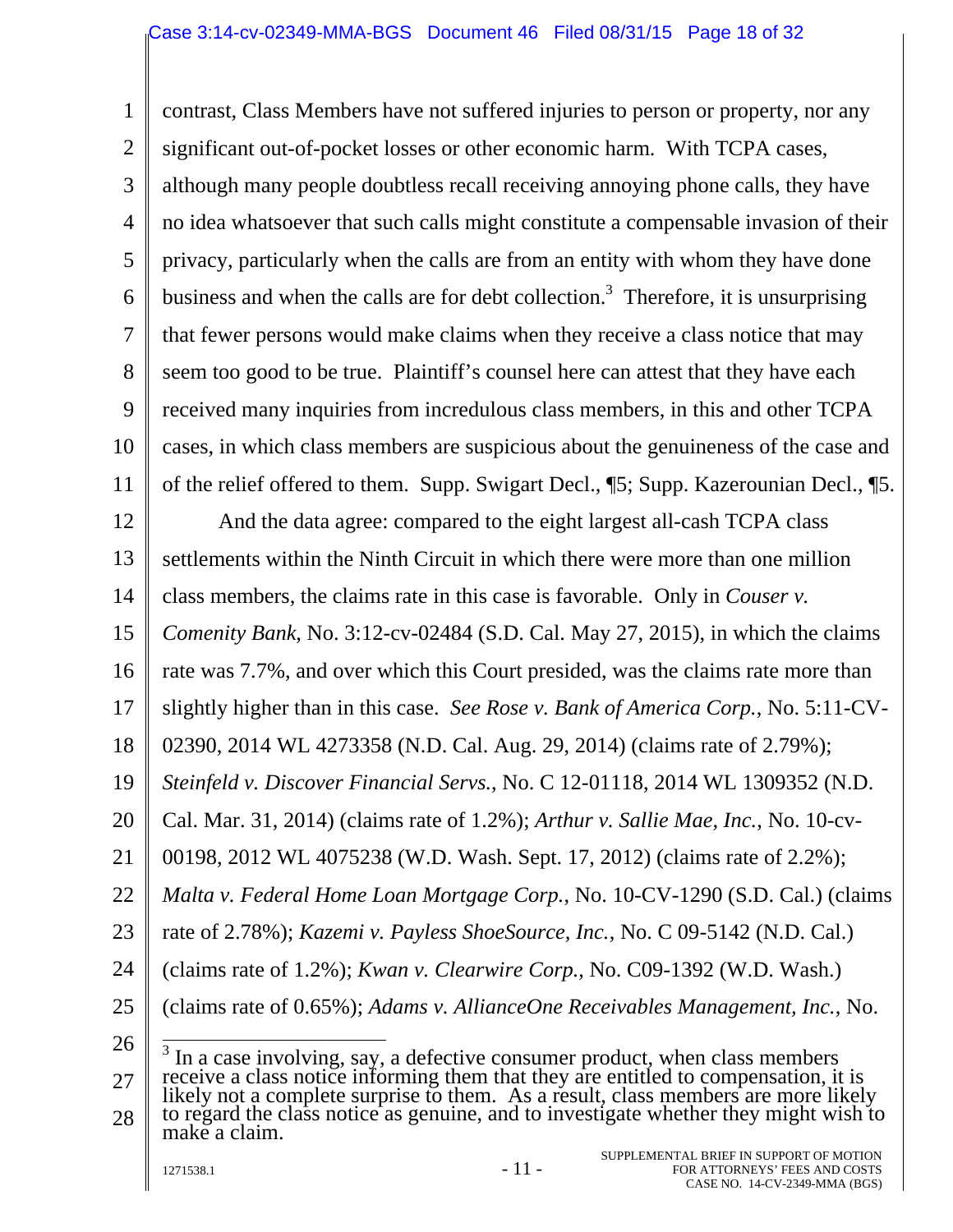08-CV-248 (S.D. Cal.) (claims rate of 1.1%).

2 3 4 Moreover, because this is a non-reversionary, all-cash settlement, the claims rate does not affect the total amount Wells Fargo must pay. Therefore, the Class recovery and deterrent effect of this settlement remain the same regardless of the claims rate.

## 6 7

5

1

### **III. AN AWARD OF ATTORNEYS' FEES FOR WORK PERFORMED BY ATTORNEYS' OTHER THAN CLASS COUNSEL IS PERMISSIBLE**

8 9 10 11 12 13 14 15 16 17 18 19 20 21 The Court asked counsel to address whether attorney's fees should be awarded for work performed by attorneys other than Class counsel. The Supreme Court has long held that, under the common benefit doctrine, courts have the authority to award attorneys' fees for all work that benefits plaintiffs, regardless of whether the attorneys performing the work are formally appointed as class counsel. *See, e.g.*, *Trustees v. Greenough*, 105 U .S. 527 (1881); refined in, *inter alia, Central Railroad & Banking Co. v. Pettus*, 113 U.S. 116 (1884); *Sprague v. Ticonic National Bank*, 307 U.S. 161 (1939); *Mills v. Electric Auto-Lite Co.*, 396 U.S. 375 (1970); *Boeing Co. v. Van Gemert*, 444 U.S. 472 (1980). California recognizes the same principles under the catalyst theory. *See, e.g.*, *Trew v. Volvo Cars of N. Am., LLC*, No. Civ. S-05-1379, 2007 WL 2239210, at \*4 (E.D. Cal. July 31, 2007) (holding that plaintiffs are entitled to attorneys' fees pursuant to Cal. Code Civ. P. § 1021.5 under a catalyst theory if "the defendant changes its behavior substantially because of, and in the manner sought by, the litigation.").

22 23 24 25 26 In practice, awards of attorneys' fees for common benefit work is a common occurrence in class action cases. Rule 23 class actions require designation of class counsel. Not all of the present counsel can or should be designated as class counsel. In fact, most often in class action cases where many firms are involved, only a few firms are designated as class counsel. Supp. Kazerounian Decl., ¶9.

27 28 As the Manual for Complex Litigation notes, "[i]n some cases the attorneys coordinate their activities without the court's assistance, and such efforts should be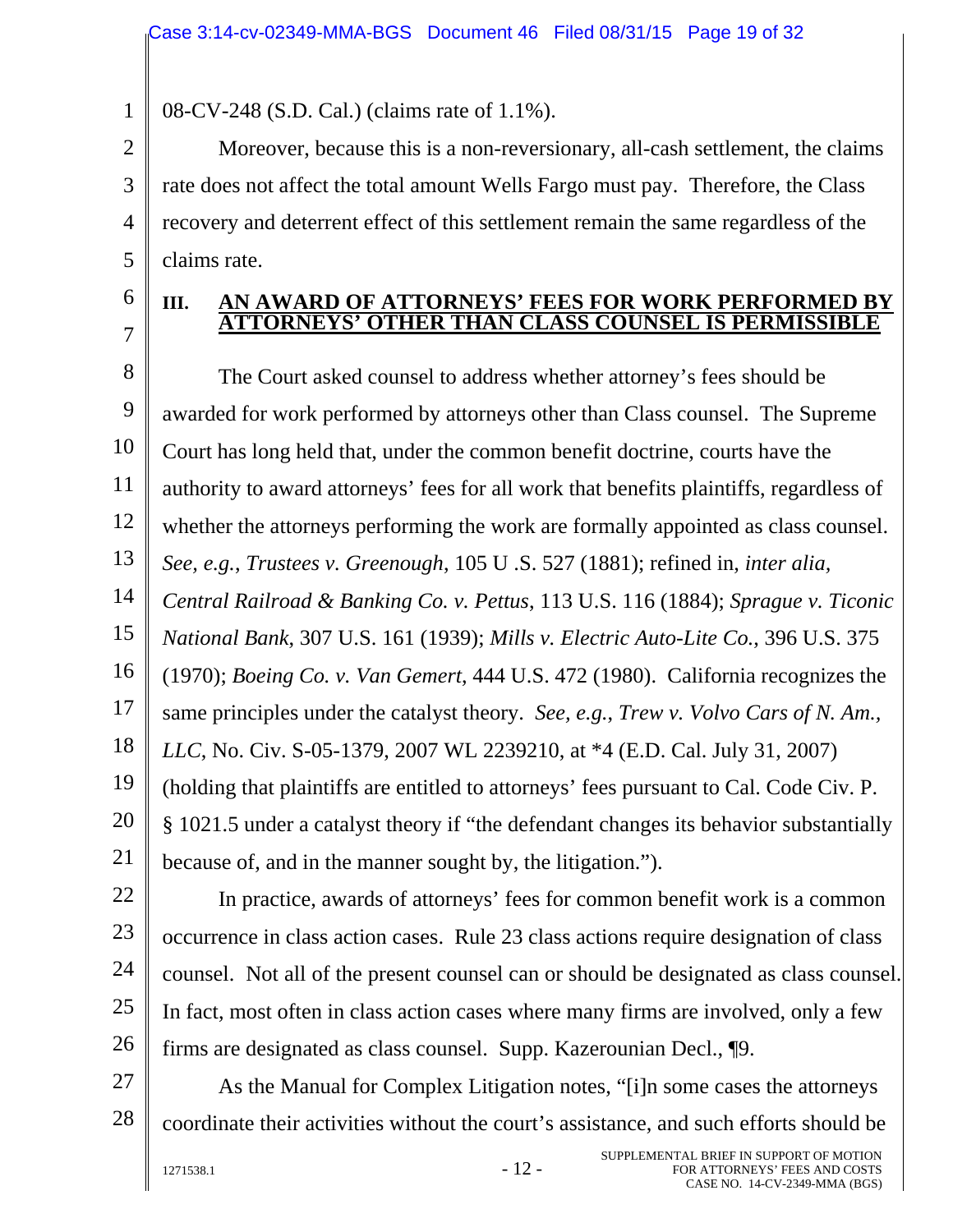1 2 3 4 5 6 7 8 9 10 11 12 13 14 15 16 encouraged." MCL 4th, § 10.22. In multidistrict litigation, courts frequently compensate attorneys for work that provides a common benefit of all class members in complex litigation under the equitable principles of the common fund/common benefit doctrine. *See, e.g.*, *In re: Bextra & Celebrex Mktg. Sales Practices & Prod. Liab. Litig.*, 2006 WL 471782 (N.D. Cal. Feb. 27, 2006). Thus, "work performed by Non-Class Counsel prior to consolidation is compensable if the work conferred benefits on the multidistrict class." *In re Volkswagen & Audi Warranty Extension Litig.*, No. CIV.A. 07-MD-01790, 2015 WL 848312, at \*24 (D. Mass. Feb. 10, 2015); *see also Victor v. Argent Classic Convertible Arbitrage Fund L.P.*, 623 F.3d 82, 87 (2d Cir. 2010) (holding that "non-lead counsel are entitled to reasonable compensation" when they "conduct significant factual investigations, perform legal research on novel or innovative theories, and make strategic legal decisions affecting the content of the complaints and the ultimate course of the litigation"); *In re Cendant Corp. Sec. Litig.*, 404 F.3d 173, 195 (3d Cir. 2005) ("If an attorney creates a substantial benefit for the class . . . then he or she will be entitled to compensation whether or not chosen as lead counsel.").

17 18 19 20 21 22 23 24 25 26 In MDL cases, the practice of accounting for common benefit work done by non-class counsel firms is so common that courts often use the term "class counsel" to mean all firms that perform work in a case. For example, Judge Selna recently described the accumulated \$69,706,936 lodestar of "the 31 Plaintiffs' firms that worked on the litigation" as time that "class counsel have invested." *In re Toyota Motor Corp. Unintended Acceleration Mktg., Sales Practices, & Prods. Liab. Litig.*, 2013 U.S. Dist. LEXIS 123298 (C.D. Cal. July 24, 2013). In that case, the court considered the time from all 31 firms in determining the contingent nature of the lawsuit and the performing a lodestar crosscheck that yielded a multiplier of 2.87 for the \$200 million fee award. *Id.<sup>4</sup>*

27

<sup>28</sup>   $1271538.1$  -  $13$  -SUPPLEMENTAL BRIEF IN SUPPORT OF MOTION FOR ATTORNEYS' FEES AND COSTS <sup>4</sup> This same principle even extends to situations where, unlike here, counsel in prior<br>cases have already been paid for their efforts. *See, e.g., In re TFT-LCD (Flat Panel)*<br>Antitrust Litig., Case No. 7-md-1827-SI, Dkt.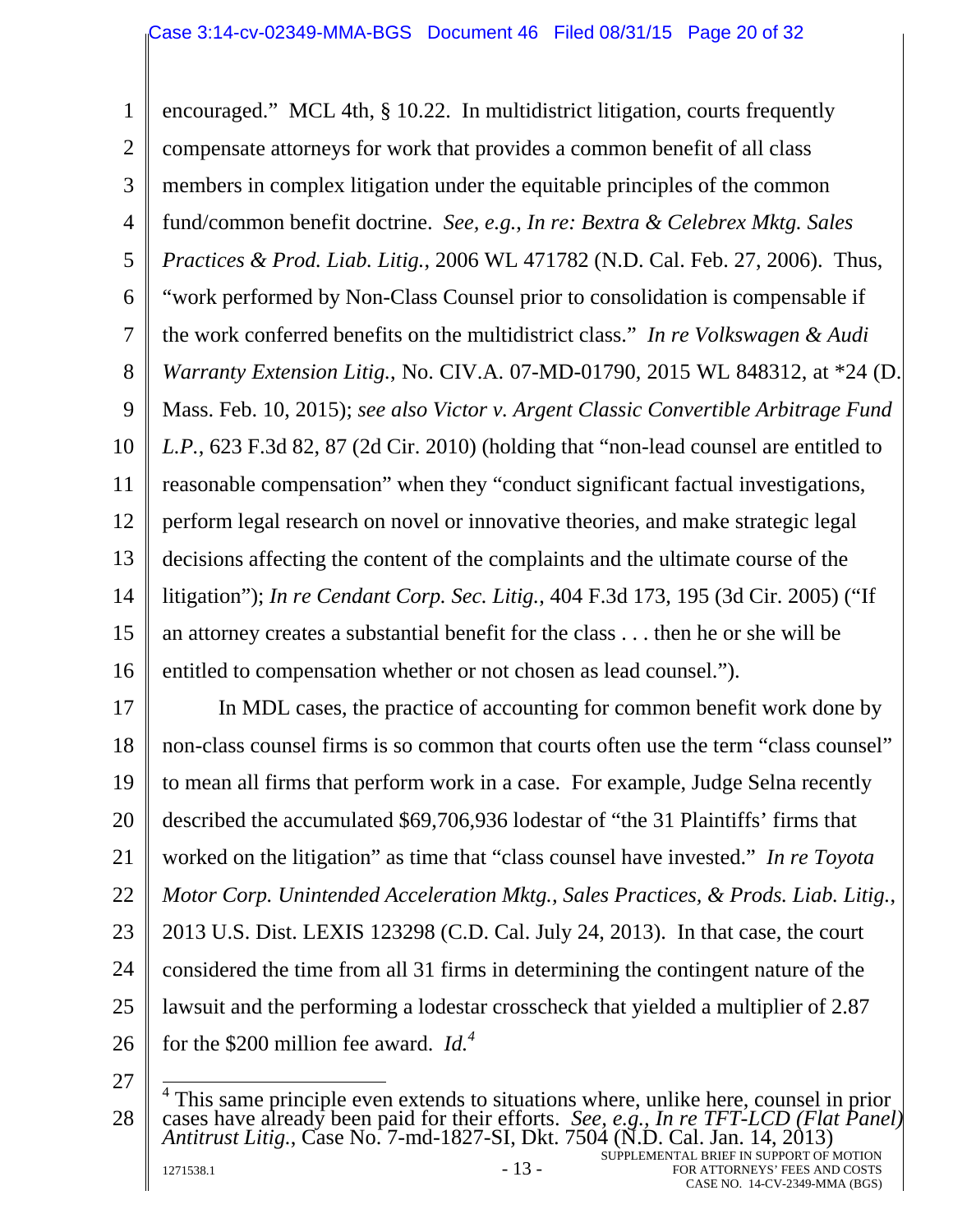1 2 3 4 5 6 7 8 This common practice also applies in TCPA cases. For example, *In re Capital One Tel. Consumer Prot. Act Litig.*, Master Docket No. 12 C 10064, MDL 2416, 2015 WL 605203 (N.D. Ill. Feb. 12, 2015), various plaintiffs' counsel expended time in four separate lawsuits prior to MDL consolidation. After formal appointment of class counsel, class counsel delegated additional work to other plaintiffs' firms. While the court performed a pure percentage-of-the-fund analysis, it nonetheless required all plaintiffs' counsel to submit their lodestar for that case and "previous TCPA class cases." *Id.* at \*18.

9 10 11 12 13 14 15 16 17 18 Importantly, this practice is not limited to MDL cases. In *Mills v. HSBC Bank Nevada, N.A.*, Case No. 12-cv-04010-JST (N.D. Cal.), plaintiff's counsel litigated class TCPA claims for two years. Other plaintiffs' counsel filed *Wilkins v. HSBC Bank Nevada, N.A. et al.*, Case No.: 14-cv-00190 (N.D. Ill.). *Mills* counsel engaged in a private ordering process and supported a settlement in the latter-filed *Wilkins* action. The *Wilkins* court requested and considered lodestar from all counsel in both the *Wilkins* action and prior *Mills* action and determined that the fee award in this case should be calculated as a percentage of the money recovered for the class. *Wilkins v. HSBC Bank Nev., N.A.*, Case No. 1:14-cv-00190, 2015 WL 890566, at \*9-12 (N.D. Ill. Feb. 27, 2015).

19 20 21 22 23 24 25 Thus in *Wilkins*, like here, the plaintiff's counsel supported a settlement obtained in a latter-filed case pursuant to a private ordering process. In *Wilkins*, like here, class counsel moved for fees based on work performed in a prior case. In *Wilkins*, like here, firms who were not lead counsel performed work that benefited the class. The court considered all that time in awarding attorneys' fees of approximately 23.75% of the \$39,975,000 common fund settlement. Here, Plaintiff

26 27 28 (granting attorney's fees of 30% of \$68,000,000 common fund, ); *id.*, Dkt. 4436 (granting attorney's fees of 30% of separate \$405,022,242 common fund in later settlement); *Lobatz v. U.S. West Cellular of California, Inc.*, 222 F.3d 1142, 1149 (9th Cir. 2000) (affirming that counsel should be awarded fees based on work on entire litigation, not time since the first settlement); *In re Southwestern Milk Antitr. Litig.*, 2013 U.S. Dist. LEXIS 70167, \*26-27 (E.D. Tenn. 2013).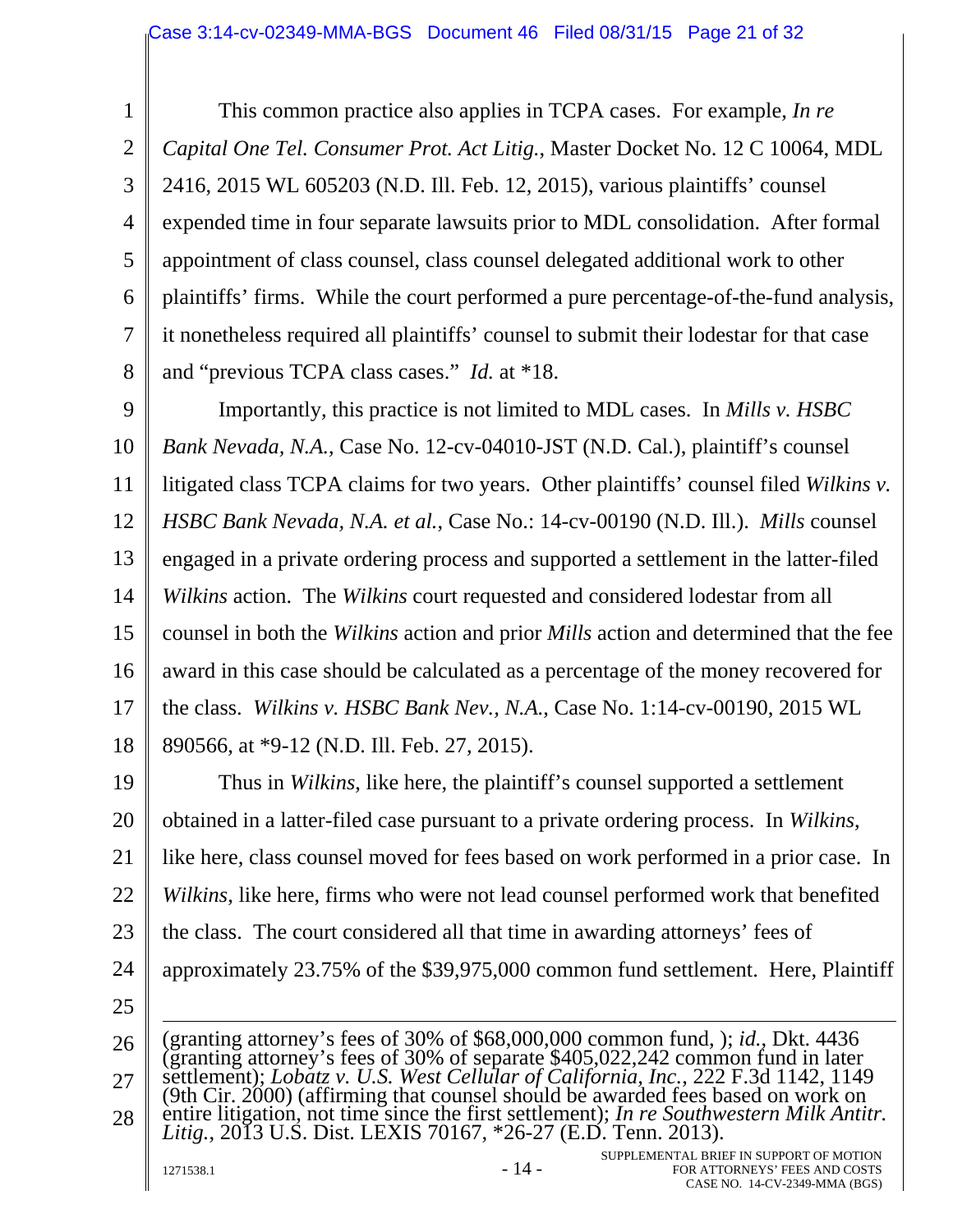#### Case 3:14-cv-02349-MMA-BGS Document 46 Filed 08/31/15 Page 22 of 32

1 2 3 4 5 6 is represented by all counsel requesting fees. Each firm has spent many hours litigating this matter for the common benefit of all Class members, and all firms seeking payment have submitted their time for the Court's consideration. *See* Supp. Swigart Decl., ¶¶ 5-8; Supp. Kazerounian Decl., ¶¶ 5-8; Supp. Campion Decl., ¶¶4- 6; Supp. Hutchinson Decl., ¶2 ; Supp. Wilson Decl., ¶2; Supp. Davidson Decl., ¶¶9, 13.

7 8 9 10 11 12 13 14 15 16 17 18 19 20 21 Plaintiffs' counsel have located multiple cases supporting attorneys' fees based on *all* work that benefits the class, regardless of whether class counsel performed the work or whether the work occurred in previous case. *See, e.g.*, *Loretz v. Regal Stone, Ltd.*, 756 F. Supp. 2d 1203, 1214 (N.D. Cal. 2010) (holding that time entries from separate, previous cases against the same defendant may count toward class action lodestar where "the work performed advanced [the pending] class action."). For example, in *Hvorcik v. Sheahan*, 1997 WL 695721 (N.D. Ill. Oct. 30, 1997), class counsel sought fees under a lodestar theory based on lodestar accumulated in a prior action involving a separate plaintiff and defendant. *Id.* at \*1. The court found that "much of the legal work performed in the [previous] case required the plaintiffs' attorney to expend fewer hours in *Hvorcik*." *Id.* The court therefore awarded fees based on work performed in the prior action that "inured to the benefit of class members in this action." *Id.* at \*2. Plaintiff's counsel are not seeking payment for unnecessary or unrelated

22 23 work. Rather, they merely seek an award that takes into work that demonstrably benefited the Class and that Wells Fargo's counsel candidly has admitted was one of the reasons it settled.

- 24
- 25

#### **IV. CLASS COUNSEL REQUEST THAT THE COURT AWARD 25%, OR IN THE ALTERNATIVE, 20% OF THE COMMON FUND AS ATTORNEYS' FEES AND COSTS**

26 27 28  $1271538.1$  -  $15$  -SUPPLEMENTAL BRIEF IN SUPPORT OF MOTION The Ninth Circuit holds that, "[b]ecause the benefit to the class is easily quantified in common-fund settlements, we have allowed courts to award attorneys a percentage of the common fund in lieu of the often more time-consuming task of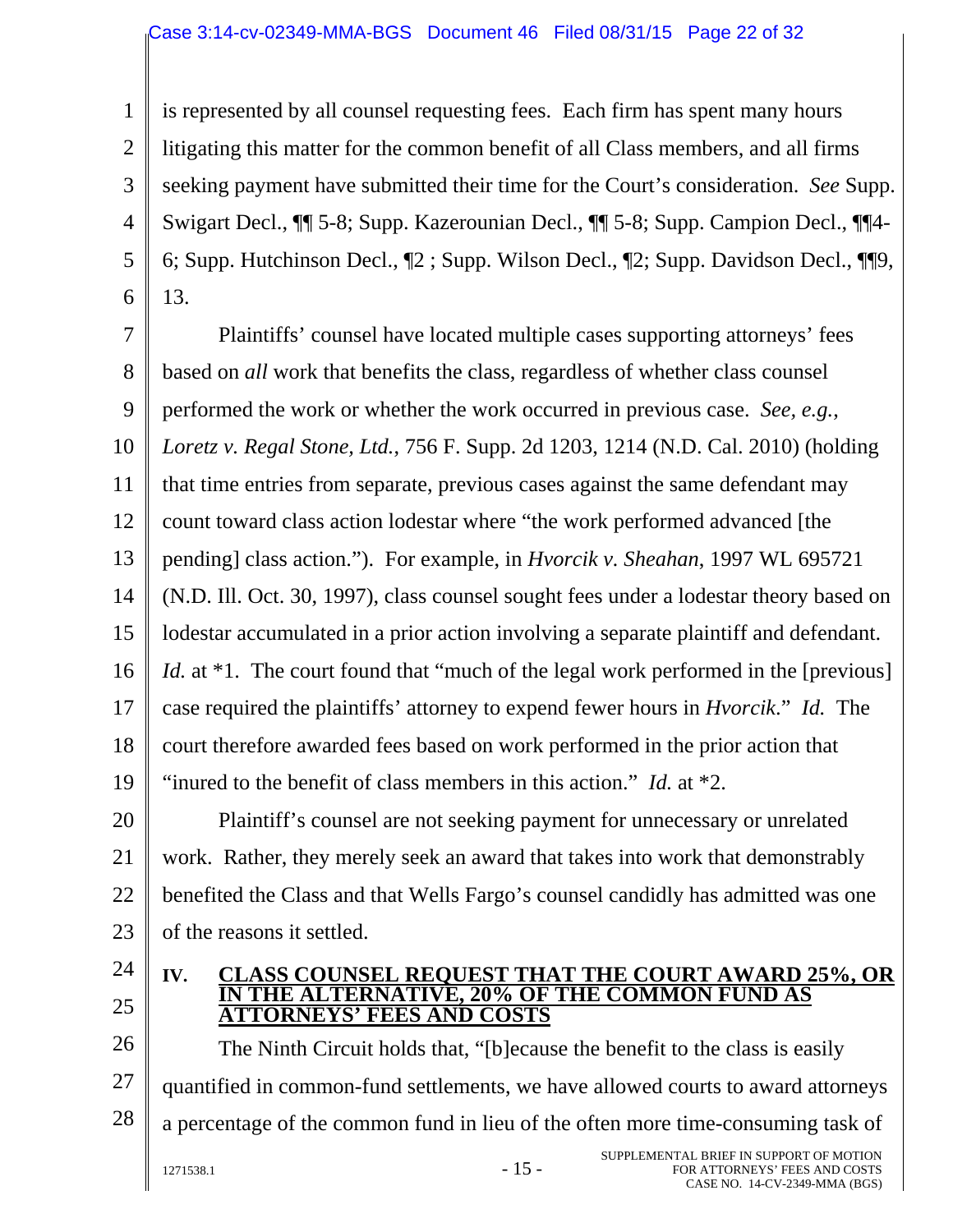1 2 3 4 5 6 calculating the lodestar." *Jones v. GN Netcom, Inc. (In re Bluetooth Headset Prods.*  Liab. Litig.), 654 F.3d 935, 942 (9th Cir. 2011).<sup>5</sup> The *Jones* Court noted that the "'lodestar method' is appropriate in class actions brought under fee-shifting statutes (such as federal civil rights, securities, antitrust, copyright, and patent acts…" *Id.* at 941. Thus, in this case, in which there is no fee-shifting statute at issue, the percentage-of-the-fund method is most appropriate.

7 8 9 10 11 12 13 14 15 16 17 18 19 20 "Many courts and commentators have recognized that the percentage of the available fund analysis is the preferred approach in class action fee requests because it more closely aligns the interests of the counsel and the class, i.e., class counsel directly benefit from increasing the size of the class fund and working in the most efficient manner." *Lopez v. Youngblood*, 2011 U.S. Dist. LEXIS 99289, \*9 (E.D. Cal. Sept. 1, 2011). Attorneys' fees in the amount of 25% is common in this Circuit. *See Barbosa v. Cargill Meat Solutions Corp.*, 297 F.R.D. 431, 448 (E.D. Cal. 2013) ("[t]he typical range of acceptable attorneys' fees in the Ninth Circuit is 20 percent to 33.3 percent of the total settlement value"). Notably, this is not a case involving coupons or an illusory fund of some kind: the Settlement fund is 100% non-reversionary cash. *Cf.* MCL 4th § 21.61 (noting that a judge "should be wary" of a proposed settlement that "grant[s] class members illusory nonmonetary benefits, such as discount coupons for more of defendants' products, while granting substantial monetary attorney fee awards").

21 22 23 24 25 26 27 Class counsel previously requested the Court award the 25% benchmark here as attorneys' fees and costs. *See also In re M.L. Stern Overtime Litig.*, 2009 U.S. Dist. LEXIS 94671, \*10 (S.D. Cal. Oct. 9, 2009) ("Class Counsel requests 25%, which would allow the fee to be shifted with exactitude, since the parties have already agreed upon the fund amount."). That amount is well-supported under the law and based upon the result obtained here. Significantly, courts have awarded 25% or more in attorneys' fees in numerous TCPA class action settlements. *See* Supp.

28

<sup>5</sup> *Bluetooth* itself did not involve a common fund at all.

 $1271538.1$  - 16 -

 $\overline{z}$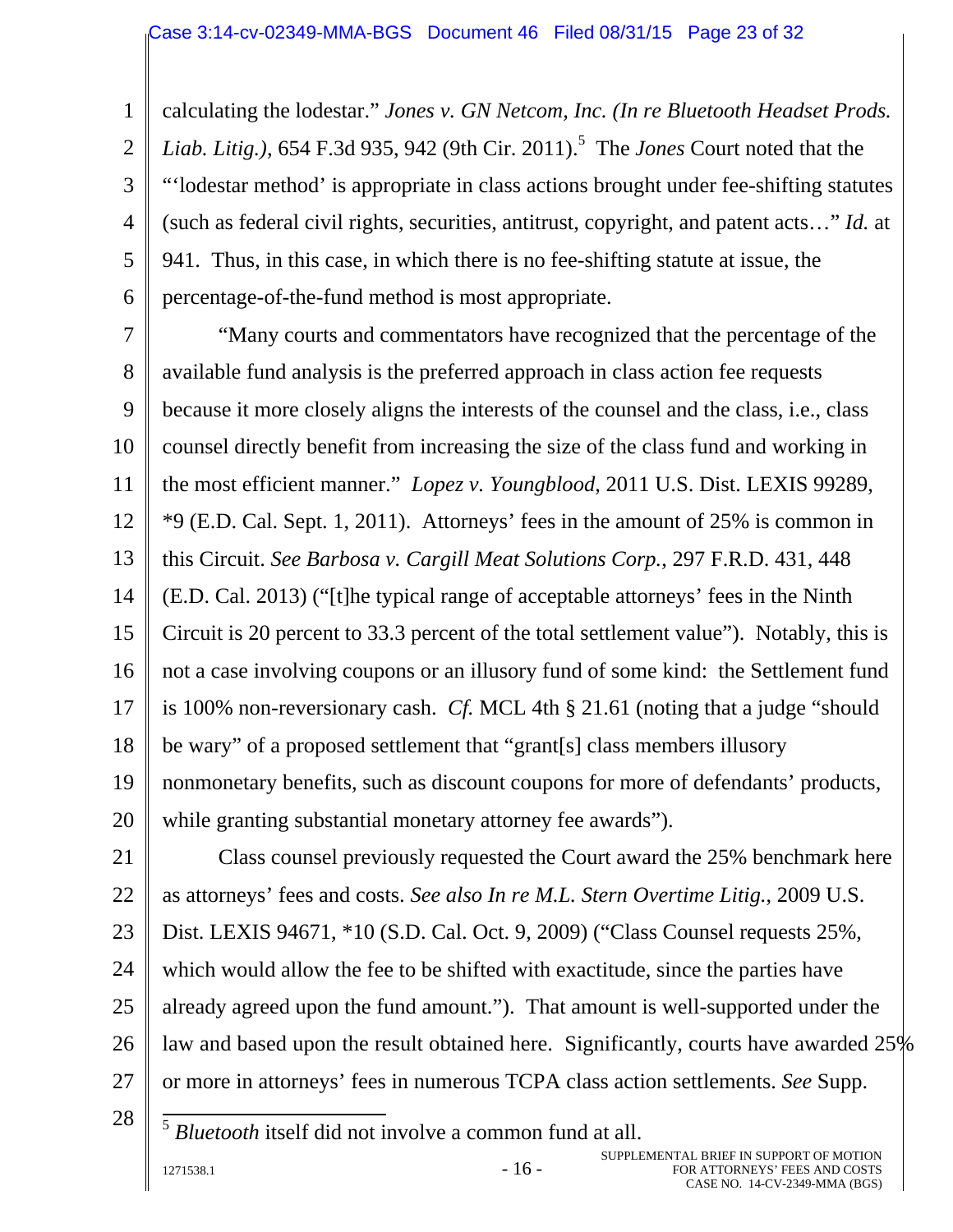| $\mathbf{1}$   | Campion Decl., Exh. C (Settlements in TCPA Class Actions Submitted to the Court                                                  |  |
|----------------|----------------------------------------------------------------------------------------------------------------------------------|--|
| $\overline{2}$ | by Counsel in Wilkins v. HSBC Bank, No. 14 C 190 (N.D. Ill.) (Dkt. No. 109-1)).                                                  |  |
| 3              | Class counsel here were able to reach a class settlement with a common fund                                                      |  |
| $\overline{4}$ | of \$13,859,103.80. "[A]s the Ninth Circuit has observed, 'it is widely recognized                                               |  |
| 5              | that the lodestar method creates incentives for counsel to expend more hours than                                                |  |
| 6              | may be necessary on litigating a case so as to recover a reasonable fee, since the                                               |  |
| 7              | lodestar method does not reward early settlement." Glass v. UBS Fin. Servs., 2007                                                |  |
| 8              | U.S. Dist. LEXIS 8476, *49 (N.D. Cal. Jan. 26, 2007) (citing Vizcaino, 290 F.3d at                                               |  |
| 9              | 1048); see also MCL 4th, § 14.121 ("In practice, the lodestar method is difficult to                                             |  |
| 10             | apply, time-consuming to administer, inconsistent in result, and capable of                                                      |  |
| 11             | manipulation. In addition, the lodestar creates inherent incentives to prolong the                                               |  |
| 12             | litigation until sufficient hours have been expended."). Class counsel did not                                                   |  |
| 13             | simply "run up their hours" here; they expeditiously achieved a favorable                                                        |  |
| 14             | settlement for the Class, although it took three years' worth of litigation in separate                                          |  |
| 15             | cases to achieve the settlement here.                                                                                            |  |
| 16             | In Vizcaino, the Ninth Circuit stated:                                                                                           |  |
| 17             | We do not mean to imply that class counsel should                                                                                |  |
| 18             | necessarily receive a lesser fee for settling a case quickly;<br>in many instances, it may be a relevant circumstance that       |  |
| 19             | counsel achieved a timely result for class members in<br>need of immediate relief. The lodestar method is merely a               |  |
| 20             | cross-check on the reasonableness of a percentage figure,                                                                        |  |
| 21             | and it is widely recognized that the lodestar method<br>creates incentives for counsel to expend more hours than                 |  |
| 22             | may be necessary on litigating a case so as to recover a<br>reasonable fee, since the lodestar method does not reward            |  |
| 23             | early settlement.                                                                                                                |  |
| 24             | Vizcaino, 290 F.3d at 1050 (citations omitted).                                                                                  |  |
| 25             | Courts typically consider eight factors when determining whether to adjust                                                       |  |
| 26             | the benchmark percentage, including $\degree(1)$ the result obtained for the class; (2) the                                      |  |
| 27             | effort expended by counsel; (3) counsel's experience; (4) counsel's skill; (5) the                                               |  |
| 28             | complexity of the issues; (6) the risks of non-payment assumed by counsel; (7) the                                               |  |
|                | SUPPLEMENTAL BRIEF IN SUPPORT OF MOTION<br>$-17-$<br>1271538.1<br>FOR ATTORNEYS' FEES AND COSTS<br>CASE NO. 14-CV-2349-MMA (BGS) |  |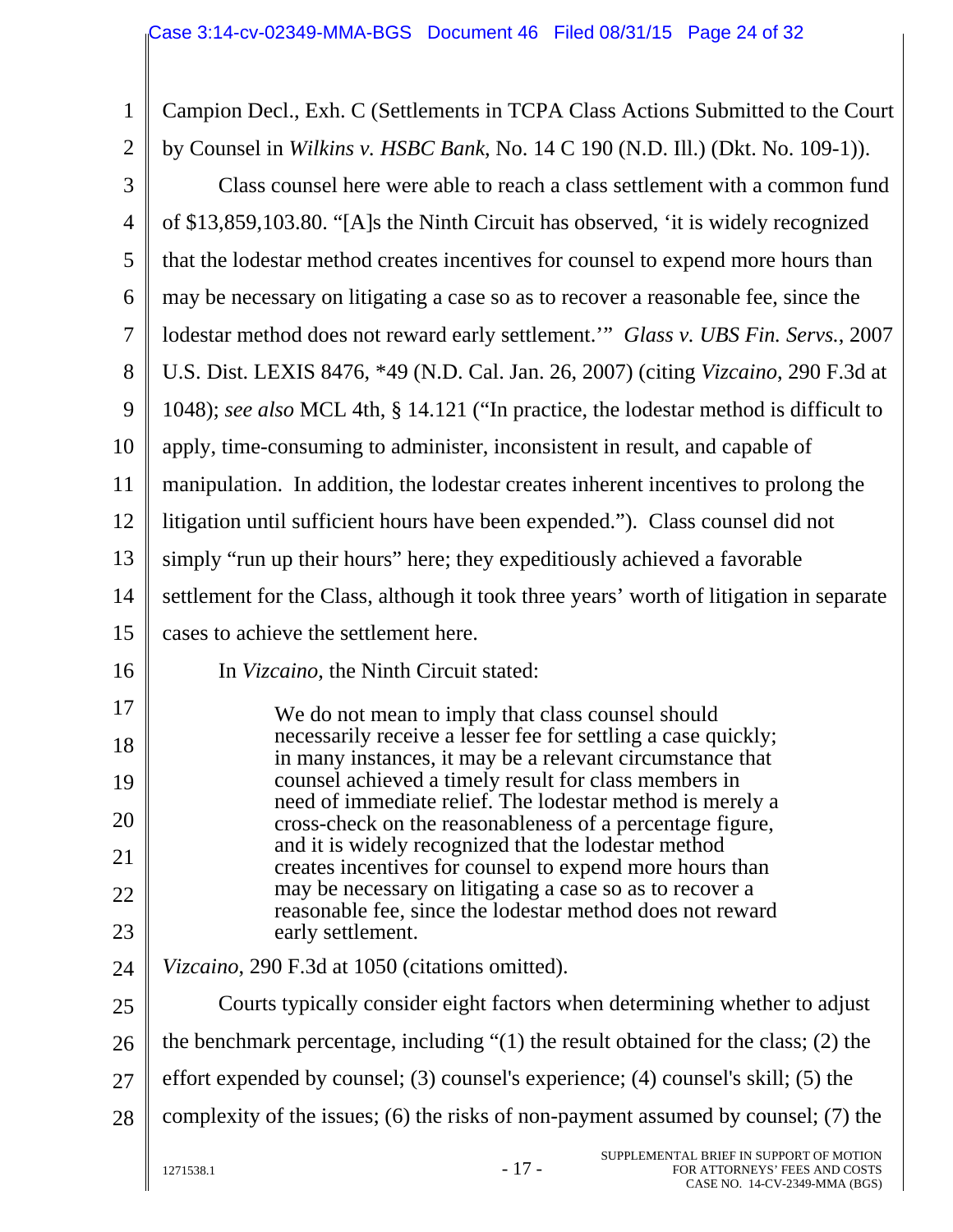| 1              | reaction of the class; and (8) comparison with counsel's loadstar." In re Quintus     |
|----------------|---------------------------------------------------------------------------------------|
| $\overline{2}$ | Sec. Litig., 148 F. Supp. 2d 967, 973–74 (N.D. Cal. 2001).                            |
| 3              | Class counsel respectfully submit that the Court should apply the percentage-         |
| $\overline{4}$ | of-the-fund method here (the primary method) in determining that 25%, or,             |
| 5              | alternatively, 20% is a reasonable attorneys' fee award. See Vizcaino, 290 F.3d at    |
| 6              | 1050 (decribing percentage of the fund as the "primary" method).                      |
| $\overline{7}$ | At a 25% award, each of the 107,482 Class Members with an approved claim              |
| 8              | would receive a check of at least \$71.16. If a 20% fee is awarded, each Class        |
| 9              | Member would receive at least \$77.64. This result far exceeds the TCPA               |
| 10             | settlement in <i>Couser</i> , which provided \$13.75 to each class member.            |
| 11             | Therefore, the results achieved for the Class Members supports an award of            |
| 12             | the 25% benchmark in this case as attorneys' fees; it certainly supports the reduced  |
| 13             | alternative fee request of 20% of the common fund.                                    |
| 14             | <b>SHOULD THE COURT DECIDE TO CALCULATE ATTORNEYS'</b><br>V.                          |
| 15             | <b>EES BASED UPON THEIR LODESTAR, A MULTIPLIER OF 2.8</b><br>LD BE APPLIED            |
| 16             | "Where a settlement produces a common fund for the benefit of the entire              |
| 17             | class, courts have discretion to employ either the lodestar method or the percentage- |
| 18             | of-recovery method." In re Bluetooth Headset Prods. Liab. Litig., 654 F.3d 935,       |
| 19             | 942 (9th Cir. 2011). The former method is routinely used when "the relief"            |
| 20             | sought—and obtained—is often primarily injunctive in nature and thus not easily       |
| 21             | monetized." Id. The figure is calculated "by multiplying the number of hours the      |
| 22             | prevailing party reasonably expended on the litigation (as supported by adequate      |
| 23             | documentation) by a reasonable hourly rate for the region and for the experience of   |
| 24             | the lawyer." <i>Id.</i>                                                               |
| 25             | The court may "adjust [the figure] upward or downward by an appropriate               |
| 26             | positive or negative multiplier reflecting a host of 'reasonableness' factors,        |
| 27             | including the quality of representation, the benefit obtained for the class, the      |
| 28             | complexity and novelty of the issues presented, and the risk of nonpayment." Id. at   |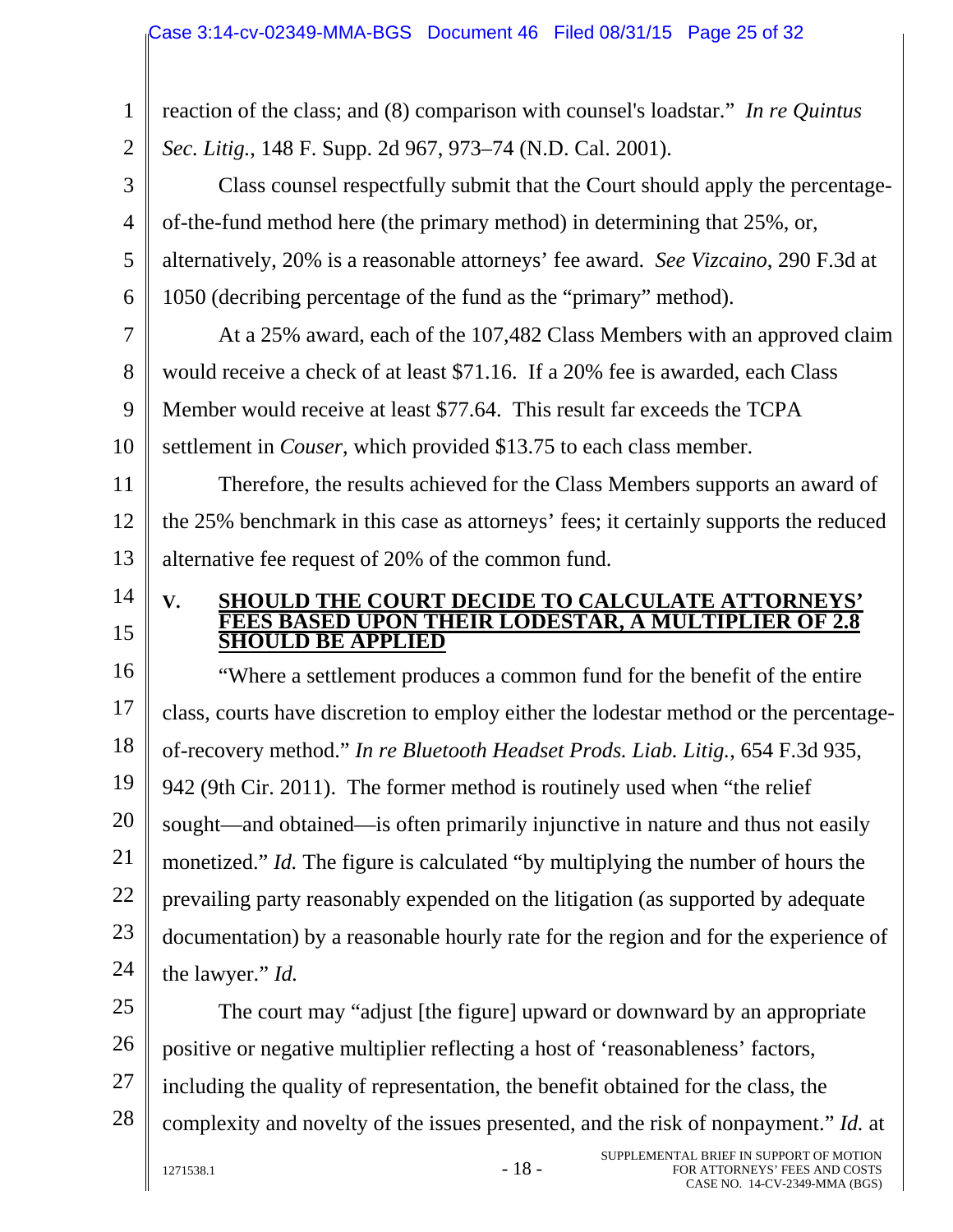941–42 (quotations omitted). "Foremost among these considerations, however, is the benefit obtained for the class." *Id.* at 942.

3 4 6 Here, of course, the relief obtained is not only *readily* monetized; it *is* monetized: \$13,859,103.80. As such, it is appropriate to award fees as a percentage of the fund, as detailed above. However, if the Court decides to award fees based upon lodestar-multiplier, or to conduct a cross-check using lodestar-multiplier, the requested fees still pass muster.

8 9

7

1

2

5

### **A. A MULTIPLIER SHOULD BE AWARDED IN THIS RISKY LITIGATION**

10 11 12 13 14 15 The Ninth Circuit Court stresses that "[i]t is an abuse of discretion to fail to apply a risk multiplier when . . . there is evidence that the case was risky." *Fischel v. Equit. Life Assurance Soc'y*, 307 F.3d 997, 1008 (9th Cir. 2002). "Courts apply such 'multipliers' to account for the risk that an attorney assumes in taking a case." *Fernandez v. Victoria Secret Stores, LLC*, 2008 U.S. Dist. LEXIS 123546, at \*35 (C.D. Cal. July 21, 2008).

16 17 18 19 20 21 22 23 24 25 26 If the lodestar method is applied here in lieu of (or as a cross-check on) the percentage-of-the-fund method, a multiplier of 2.8 should be awarded in light of the risks in this case. "The resulting [lodestar] figure may be adjusted upward or downward to account for several factors including the quality of the representation, the benefit obtained for the class, the complexity and novelty of the issues presented, and the risk of nonpayment." *Hanlon v. Chrysler Corp.*, 150 F.3d 1011, 1029 (9th Cir. 1998). In addition to the risks faced in prior litigation, explained above, Class counsel faced the ongoing risks of losing at class certification, dispositive motions, trial, or appeal, as Plaintiff's counsel have lost other TCPA cases in the past without any recovery for themselves or their clients. *See* Transcript, 18:10-24.

- 27
- 28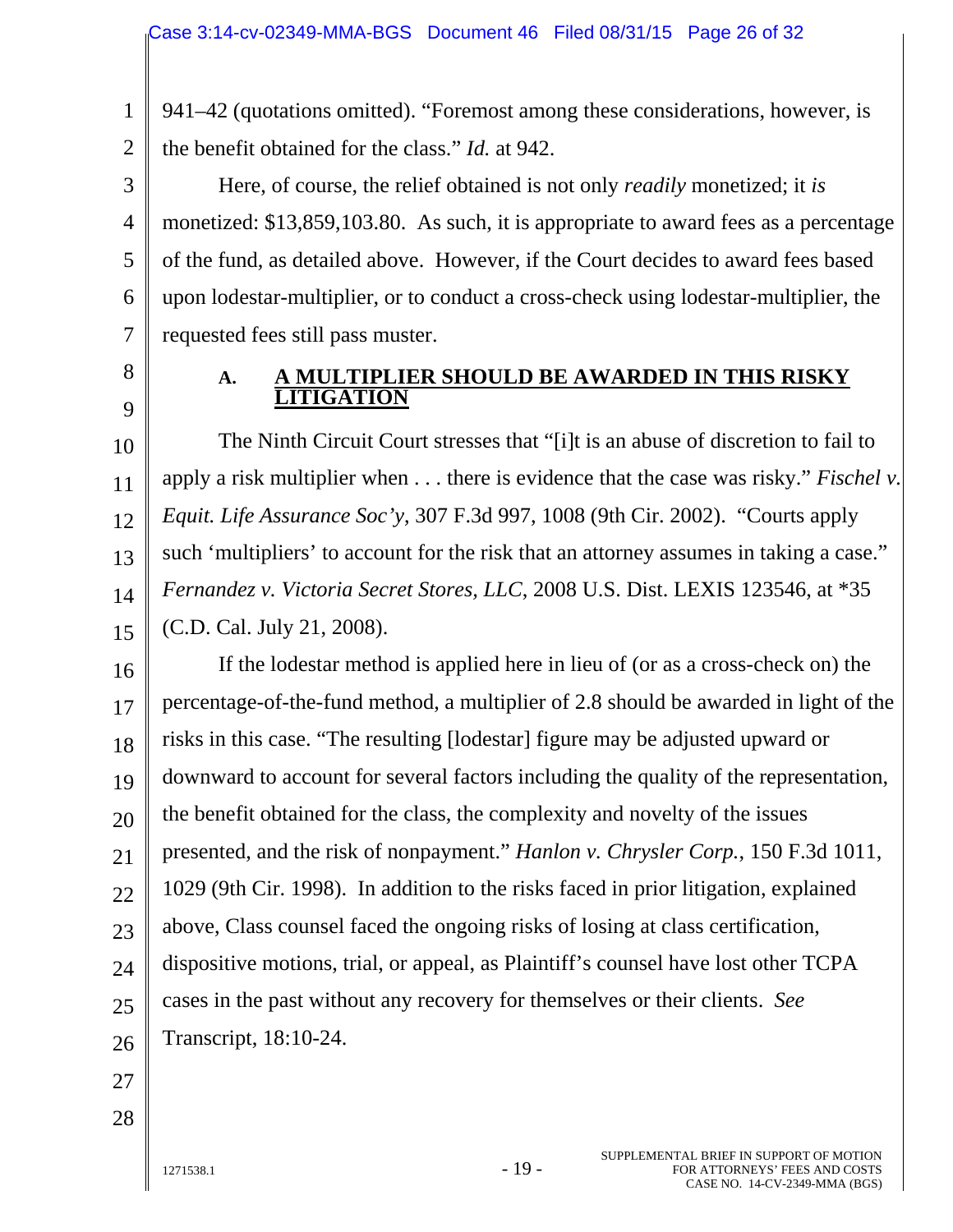2

3

4

5

6

7

1

### **B. MULTIPLIERS OF MUCH MORE THAN 2.8 ARE COMMON IN TCPA CASES AND CONSUMER CLASS ACTION LITIGATION**

"Multiples ranging from one to four are frequently awarded in common fund cases when the lodestar method is applied." *Vizcaino*, 290 F.3d at 1051 n.6; *see also In re Linerboard*, 2004 WL 1221350, at \*16 (E.D. Pa. 2004) (noting that "during 2001-2003, the average multiplier approved in common fund class actions was 4.35") (citation omitted).

8 9 10 11 12 13 14 15 16 17 18 Accordingly, multipliers up to, and exceeding, four are common in TCPA cases. *See Malta v. Wells Fargo Home Mortgage*, 10-cv-01290-BEN-NLS, Dkt. No. 92 (S.D. Cal. June 21, 2013) (approving a multiplier of approx. 5.1 in TCPA settlement); *Gutierrez v. Barclays Group*, 10-cv-1012-DMS-BGS, Dkt. No. 57 (S.D. Cal. Mar. 12, 2012) (multiplier of approx. 4.55 in TCPA settlement) [Supp. Campion Decl., Exh. D]; *Adams v. AllianceOne Receivables Mgmt., Inc.*, 08-cv-00248-JAH-WVG, Dkt. No. 137 (S.D. Cal. Sept. 28, 2012) (multiplier of approx. 3.81 in TCPA settlement) [*Id.*, Exh. E]; *Ellison v. Steve Madden, Ltd.*, 11-cv-05935-PSG-AGR (C.D. Cal. May 7, 2013) (multiplier of approx. 3.2 in TCPA settlement)  $Id.$ , Exh. F]. $^{6}$  The 2.8 multiplier requested in this case is therefore consistent with Ninth Circuit authority.

19

20

21

22

23

24

## **C. DRAWBACKS OF UTILIZING THE LODESTAR METHOD**

"Whatever merits the lodestar method might have, [] it has also been subject to heavy criticism by commentators and in the courts." *In re Apple Iphone/Ipod Warranty Litig.*, 40 F. Supp. 3d 1176, 1180 (N.D. Cal. 2014). *See also* MCL 4th, § 14.121 (2004) ("in practice, the lodestar method is difficult to apply, time

<sup>25</sup>  26 27  $\overline{\phantom{a}}$ 6 Multipliers of 5 or higher have been awarded in other settlements. *See Steiner v.*  Am. Broad. Co., 248 Fed. Appx. 780, 783 (9th Cir. Cal. 2007) (upholding 25% fee award yielding multiplier of 6.85, finding that it "falls well within the range of multipliers that courts have allowed"); *Craft v. County of* 

<sup>28</sup>  Supp. 1113, 1125 (C.D. Cal. 2008) (awarding 25% of fund which amounted to 5.2 multiplier, in part because of the numerous drawbacks and disincentives associated multiplier, in part because of the numerous drawbacks and disincentives associated with a pure lodestar approach).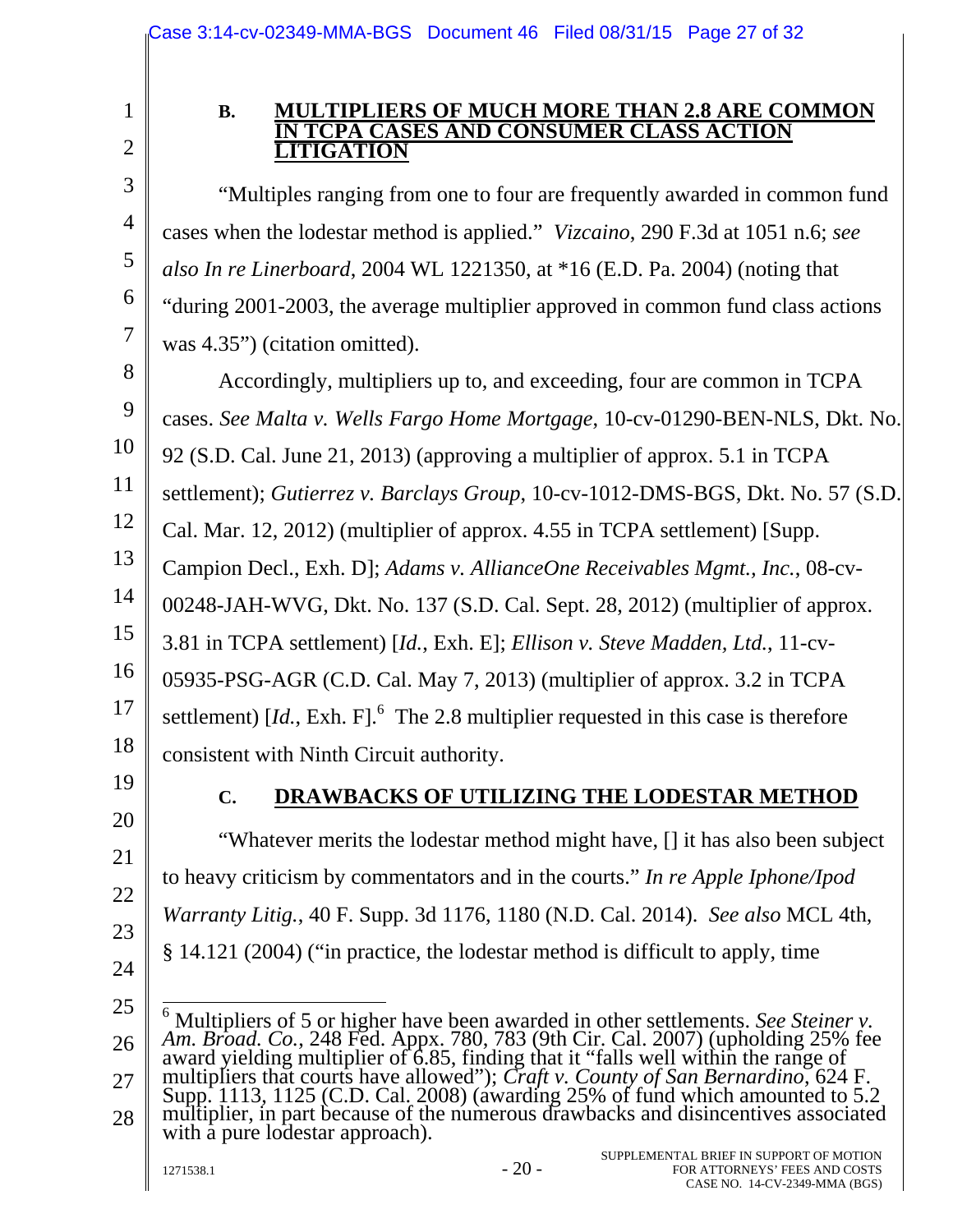1 2 3 4 5 6 consuming to administer, inconsistent in result, . . . capable of manipulation, . . . [and] creates inherent incentive to prolong the litigation"); Report of the Third Circuit Task Force, *Court Awarded Attorney Fees*, 108 F.R.D. 237 (1985) (enumerating "nine deficiencies in the lodestar process," and concluding "that in common fund cases the best determinant of the reasonable value of services rendered to the class by counsel is a percentage of the fund.").

7 8 9 10 11 12 13 14 "Among the drawbacks to the lodestar method listed by Silber & Goodrich are that the lodestar method increases the amount of fee litigation; the lodestar method lacks objectivity; the lodestar method can result in churning, padding of hours, and inefficient use of resources; when the lodestar method is used, class counsel may be less willing to take an early settlement since settlement reduces the amount of time available for the attorneys to record hours; and the lodestar method inadequately responds to the problem of risk." *Lopez*, 2011 U.S. Dist. LEXIS 99289 at  $*11$ .<sup>7</sup>

15 16 17 In recent TCPA litigation, Professors David Rosenberg of Harvard Law School, and Brian T. Fitzpatrick of Vanderbilt University both submitted expert declarations examining, in detail, whether the percentage-of-the-fund or lodestar

18

<sup>19</sup>  20 21 22 23 24 25 26 27 28  $1271538.1$  -  $21$  -SUPPLEMENTAL BRIEF IN SUPPORT OF MOTION <sup>7</sup> See also Common Funds and Common Problems: Fee Objections and Class Counsel's Response, 17 Rev. Litig. 525, 534 (1998) (the percentage of the fund<br>approach avoids numerous drawbacks of the lodestar approach and is preferable<br>because "the attorneys will receive the best fee when the attorne stated purposes of proportionality, predictability and protection of the class. It<br>encourages abuses such as unjustified work and protracting the litigation. It adds to<br>the work load of already overworked district courts. efficiency, but rather, it adds inefficiency to the process."); *In re Quantum Health Resources, Inc.*, 962 F. Supp. 1254, 1256-57 (C.D. Cal. 1997) ("Courts and commentators have been wary of the lodestar method since its [T]he lodestar method needlessly increases judicial workload, creates disincentive Figure Rocessian memoral receives in increases yearchit with Nicolal distributed for early settlement, and causes unpredictable results"); *Swedish Hosp. Corp. v.*<br>*Shalala*, 1 F.3d 1261, 1268 (D.C.Cir.1993) ("using the lo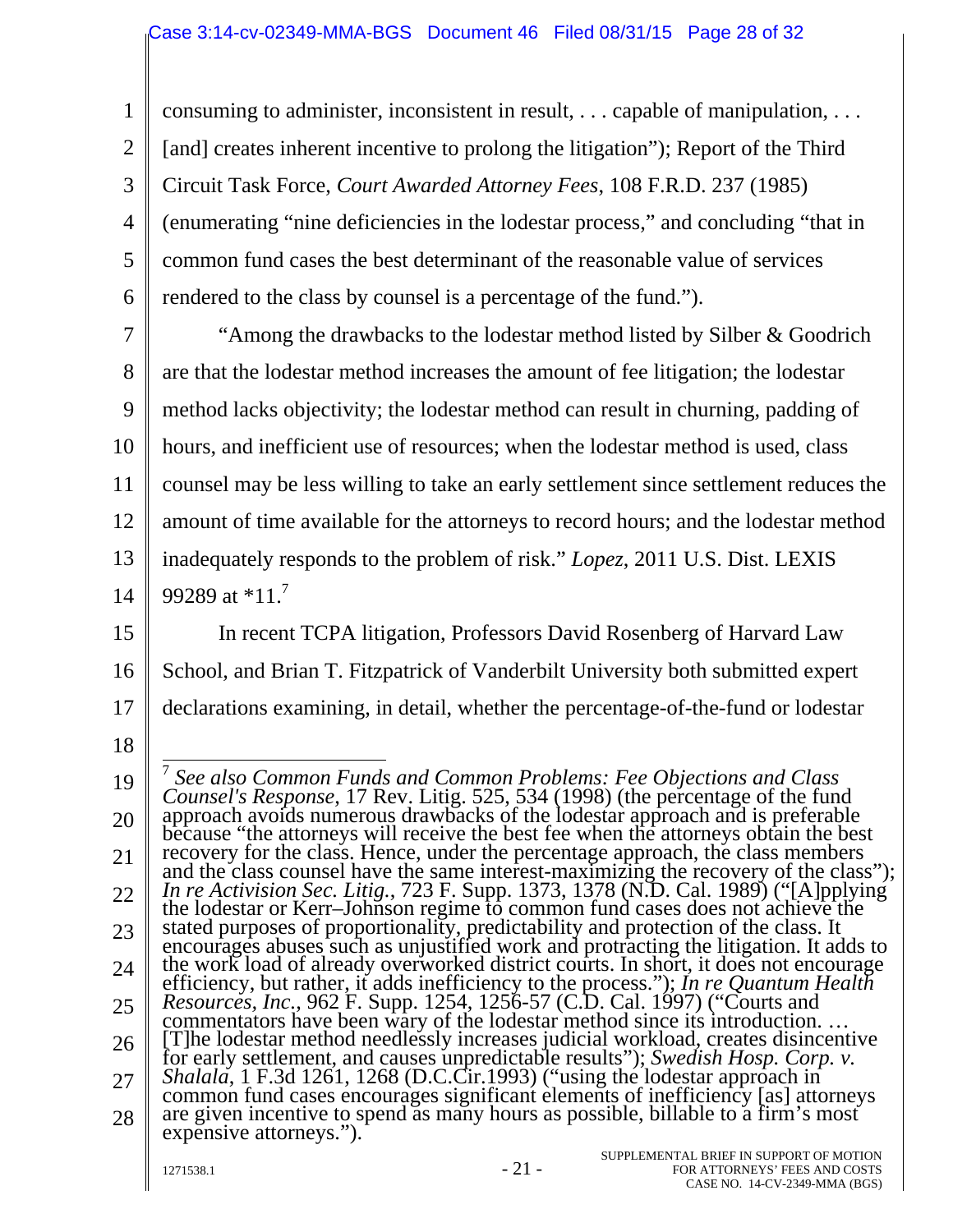#### Case 3:14-cv-02349-MMA-BGS Document 46 Filed 08/31/15 Page 29 of 32

1 2 3 4 5 6 7 8 9 10 11 12 13 method should be used in a TCPA common fund settlement. Supp. Campion Decl., Exhs. G & H. Professor Fitzpatrick is the author of An Empirical Study of Class Action Settlements and Their Fee Awards, 7 J. Empirical L. Stud. 811 (2010). This article is the most comprehensive examination of federal class action settlements and attorneys' fees ever published and has been widely-cited by a number of courts, scholars, and testifying experts. Professor Rosenberg was an early proponent of, and contributor to, modern legal scholarship focusing on a functional approach to the law, sometimes known as "Law and Economics." In sum, both professors opine that in a TCPA case such as this that involves a non-reversionary cash fund, the percentage method is far superior to the lodestar method, either alone or as a crosscheck. In particular, the percentage method promotes social welfare by deterring violations of the law, incentivizes optimal investment in maximizing class recovery, and minimizes social costs for the class members, counsel, and the court.

14 15 16 17 18 19 20 21 In order to fairly distribute the costs of litigation under the common fund doctrine, and to properly compensate Class Counsel for their successful efforts on behalf of the class, the Court should find the request for attorneys' fees in the amount of 20% of the fund is reasonable. Without the requested multiplier here of 2.8, "[u]se of a lodestar calculation would punish Plaintiff's counsel for the early proposed settlement, and thus may impede settlement efforts in similar cases." *Lewis v. Starbucks Corp.*, 2008 U.S. Dist. LEXIS 83192, at \*20 (E.D. Cal. Sept. 11, 2008).

22

23

24

25

26

27

28

#### **D. HOURS INCURRED BY COUNSEL**

 $1271538.1$  -  $22$  -SUPPLEMENTAL BRIEF IN SUPPORT OF MOTION Here, Class Counsel incurred 2,043.45 attorney hours with a lodestar of \$980,261.50 through August 2015. In declarations previously filed in this action by Plaintiff's counsel, the attorney hours were divided into general categories to provide the Court with a sense of the amount of time dedicated to certain tasks such as case investigation, discovery, settlement administration, and motion practice. *See* Dkt. Nos. 20-2, 20-6, 20-7 20-9, 20-10, and 20-13. "[T]rial courts may take into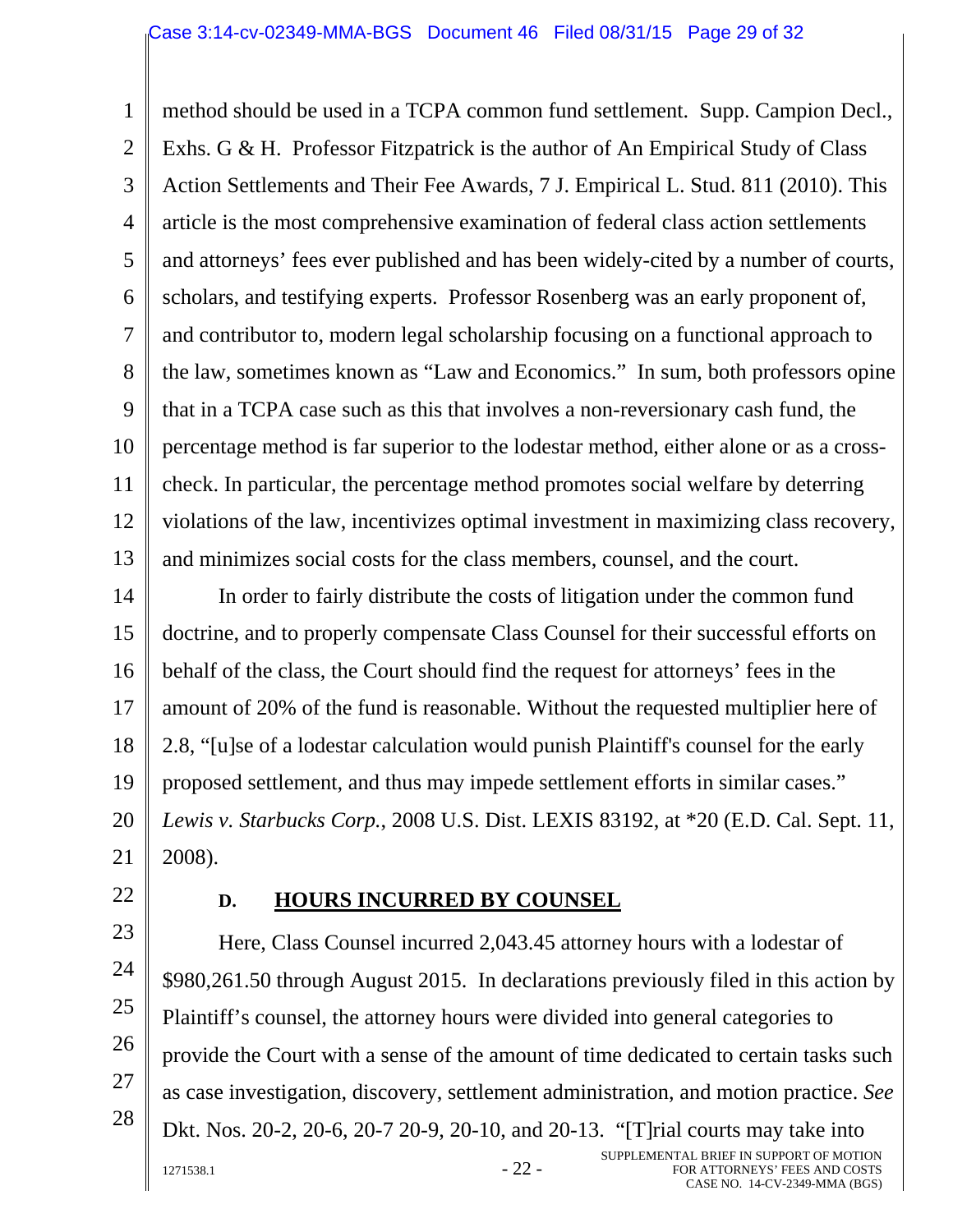1 2 3 4 5 account their overall sense of a suit, and may use estimates in calculating and allocating an attorney's time…" *Fox v. Vice*, 131 S. Ct. 2205, 2208 (U.S. 2011). With this supplemental brief, Plaintiff's counsel submit their detailed backup time records supporting their work on this matter. Below is an updated chart showing the number of attorney hours incurred and counsels' lodestar:

|                                | <b>Hours Incurred</b> | <b>Total</b> |
|--------------------------------|-----------------------|--------------|
| <b>Masters</b>                 |                       |              |
| <b>Greenwald Davidson</b>      | 220.45                | \$88,180.00  |
| W&M                            | 160.8                 | \$55,507.50  |
| <b>Martin</b>                  |                       |              |
| <b>Lieff Cabraser</b>          | 469.3                 | \$227,097.50 |
| Meyer Wilson                   | 175.6                 | \$66,325.00  |
| <b>Heinrichs</b>               |                       |              |
| <b>Lieff Cabraser</b>          | 162.80                | \$85,417.50  |
| <b>KLG</b>                     | 46                    | \$25,760.00  |
| $H\&S$                         | 33.2                  | \$19,754.00  |
| Meyer Wilson                   | 34.1                  | \$14,832.50  |
| <b>Shehan</b>                  |                       |              |
| <b>Greenwald Davidson</b>      | 151.6                 | \$60,640.00  |
| Franklin                       |                       |              |
| <b>DJC</b>                     | 110.2                 | \$82,650.00  |
| <b>KLG</b>                     | 232.3                 | \$124,488.00 |
| $H\&S$                         | 180.3                 | \$100,614.50 |
| Meyer Wilson                   | 66.8                  | \$28,995.00  |
| <b>Total Combined Lodestar</b> | 2,043.45              | \$980,261.50 |

21 22 23 24 25 26 27 28 Plaintiff's counsel seek attorneys' fees based on a percentage of the common fund and not a lodestar analysis. Throughout each of the five cases, they nonetheless worked closely and in cooperation with one another to divide tasks, ensure efficient case management, and prevent duplication of efforts. Hutchinson Decl., Dkt. No. 20-7, ¶71; Wilson Decl., ¶27. By assigning specific tasks among firms, and assigning work to the appropriate level attorneys within each firm, they were able to avoid duplicating or replicating work. Hutchinson Decl., Dkt. No. 20- 7, ¶68-71; Davidson Decl., ¶¶31-33, 40-41, 45-47; Wilson Decl., ¶¶23-24; Swigart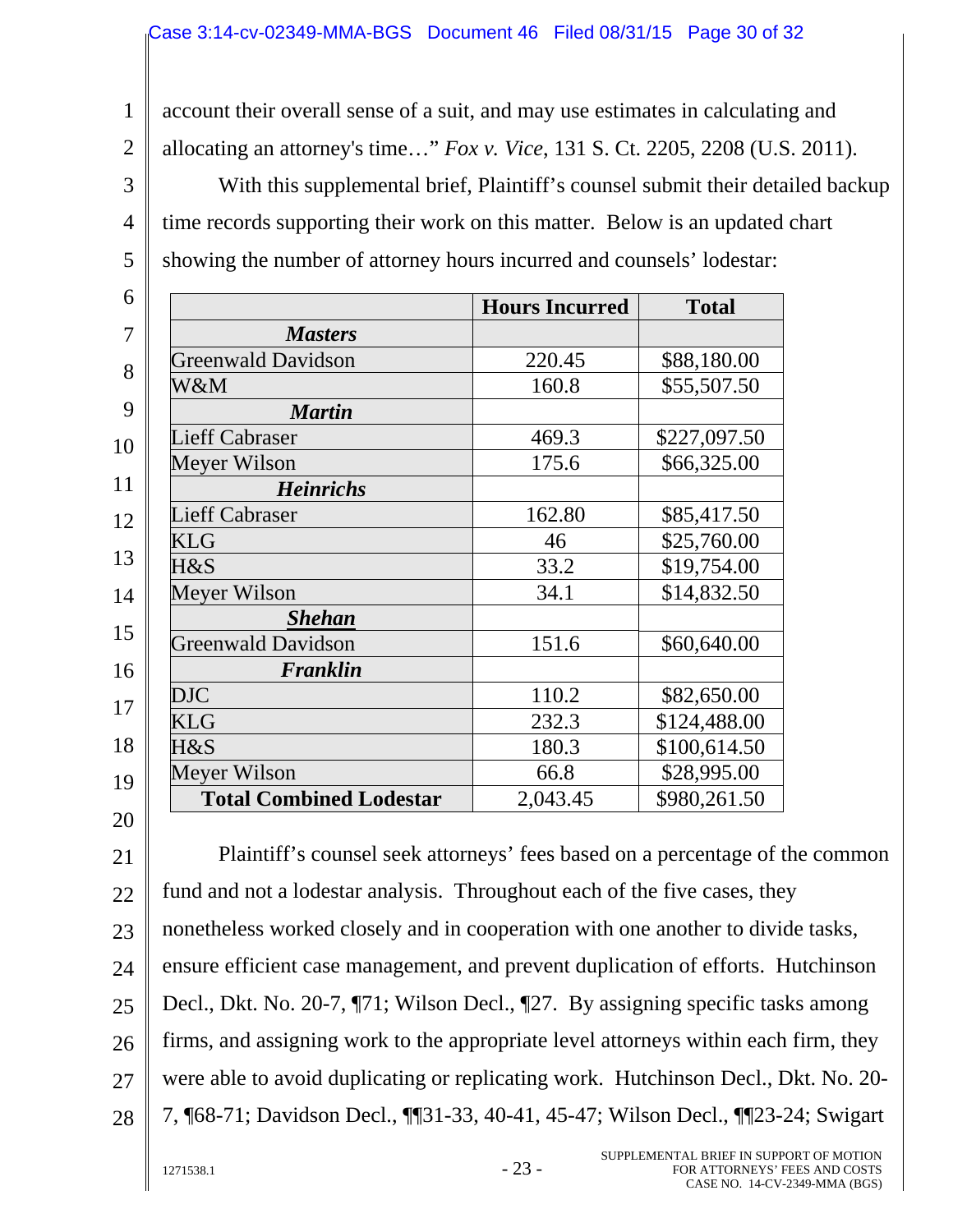| $\mathbf{1}$   | Decl., ¶ 10; Supp. Kazerounian Decl., ¶ 10. For the purposes of the lodestar cross-                                                                                                                                                    |
|----------------|----------------------------------------------------------------------------------------------------------------------------------------------------------------------------------------------------------------------------------------|
| $\overline{2}$ | check, Plaintiff's counsel also carefully reviewed their firm's internal time records                                                                                                                                                  |
| 3              | and deleted entries for duplicate work. Hutchinson Decl., Dkt. No. 20-7, ¶70;                                                                                                                                                          |
| $\overline{4}$ | Wilson Decl., ¶27. Plaintiff's counsel deleted time spent simply reviewing work                                                                                                                                                        |
| 5              | done by other attorneys and billable time spent on routine, case-related                                                                                                                                                               |
| 6              | housekeeping matters. Hutchinson Decl., Dkt. No. 20-7, ¶70. In addition,                                                                                                                                                               |
| $\overline{7}$ | Plaintiff's counsel deleted time billed by attorneys and staff who contributed only                                                                                                                                                    |
| 8              | minimal time to prosecuting the actions. <i>Id.</i> For example, Lieff Cabraser alone                                                                                                                                                  |
| 9              | deleted over 100 hours of time spent on this matter. Hutchinson Decl. Dkt. 20-7,                                                                                                                                                       |
| 10             | ¶70. Thus, the time submitted is an accurate, non-duplicative, and conservative                                                                                                                                                        |
| 11             | summary of the hours expended by Plaintiff's counsel on behalf of the Class.                                                                                                                                                           |
| 12             | <b>COUNSELS' REQUESTED HOURLY RATES ARE</b><br>E.                                                                                                                                                                                      |
| 13             | <b>REASONABLE</b>                                                                                                                                                                                                                      |
| 14             | A series of federal courts in California and throughout the country have                                                                                                                                                               |
| 15             | approved Plaintiff's counsel's standard billing rates as reasonable. Hutchinson                                                                                                                                                        |
| 16             | Decl., Dkt. No. 20-7, at ¶¶64-66; Wilson Decl., Dkt. No. 20-13, ¶22; Davidson                                                                                                                                                          |
| 17             | Decl., Dkt. No. 20-10, [35; Supp. Swigart Decl., [11; Supp. Kazerounian Decl.,                                                                                                                                                         |
| 18             | $\P$ 11; Supp. Campion Decl., $\P$ 8. <sup>8</sup> Lieff Cabraser's hourly rates were negotiated with                                                                                                                                  |
| 19             |                                                                                                                                                                                                                                        |
| 20             | See, e.g., Steinfeld v. Discover Fin. Servs., No. 3:12-cv-01118-JSW, Dkt. No. 98<br>(N.D. Cal. Mar. 31, 2014) (holding that Lieff Cabraser and Meyer Wilson rates are                                                                  |
| 21             | reasonable); <i>Yarger v. ING Bank FSB</i> , Case No. 1:11-cv-00154-LPS (Oct. 7, 2014,<br>D. Del.) (same); <i>Fulford v. Logitech, Inc.</i> , 2010 U.S. Dist. LEXIS 144437, at *10                                                     |
| 22             | (N.D. Cal. Mar. 5, 2010) (same); Fla. Feb. 23, 2015) (holding that Davidson<br>Greenwald rates are reasonable); <i>Nwabueze v. AT&amp;T Inc.</i> , U.S. Dist. LEXIS 11766,                                                             |
| 23             | at $*8$ (N.D. Cal. Jan. 29, 2014) (holding that LCHB rates are reasonable); <i>Ross v</i> .<br><i>Trex Co., Inc., No.</i> 09-cv-00670-JSW (N.D. Cal. Dec. 16, 2013); <i>Walsh v. Kindred</i>                                           |
| 24             | <i>Healthcare</i> , 2013 U.S. Dist. LEXIS 176319, at *9 (N.D. Cal. Dec. 16, 2013) (same);<br>Vedachalam v. Tata Consultancy Servs., Ltd., No. C-06-0963-CW (N.D. Cal. July                                                             |
| 25             | 18, 2013) (same); <i>Wehlage, et al. v. Evergreen at Arvin, LLP</i> , No. 4:10-cv-058390-<br>$CW$ (N.D. Cal. Oct. 4, 2012); In re AXA Rosenberg Investor Litig., No. 11-00536-                                                         |
| 26             | JSW (N.D. Cal. April 2, 2012) (same); <i>Holloway v. Best Buy Co., Inc.</i> , No. C-05-<br>5056 PJH (MEJ) (N.D. Cal. Nov. 9, 2011) (same); <i>Gonzalez v. Dynamic Recovery</i>                                                         |
| 27             | <i>Solutions, LLC, 2015 WL 738329, at *4 (S.D. Fla. Feb. 23, 2015)</i> (holding that<br>Greenwald Davidson rates are reasonable); In re Jiffy Lube International, Inc. Text                                                            |
| 28             | Spam Litigation, 3:11-MD-2261-JM (JMA) (S.D. Cal. 2013), Dkt. No. 97<br>(approving Law Offices of Douglas J. Campion, APC, Kazerouni Law Group, APC,<br>and Hyde & Swigart hourly rates as reasonable); Sarabri v. Weltman, Wienberg & |
|                | SUPPLEMENTAL BRIEF IN SUPPORT OF MOTION<br>$-24-$<br>1271538.1<br>FOR ATTORNEYS' FEES AND COSTS<br>CASE NO. 14-CV-2349-MMA (BGS)                                                                                                       |